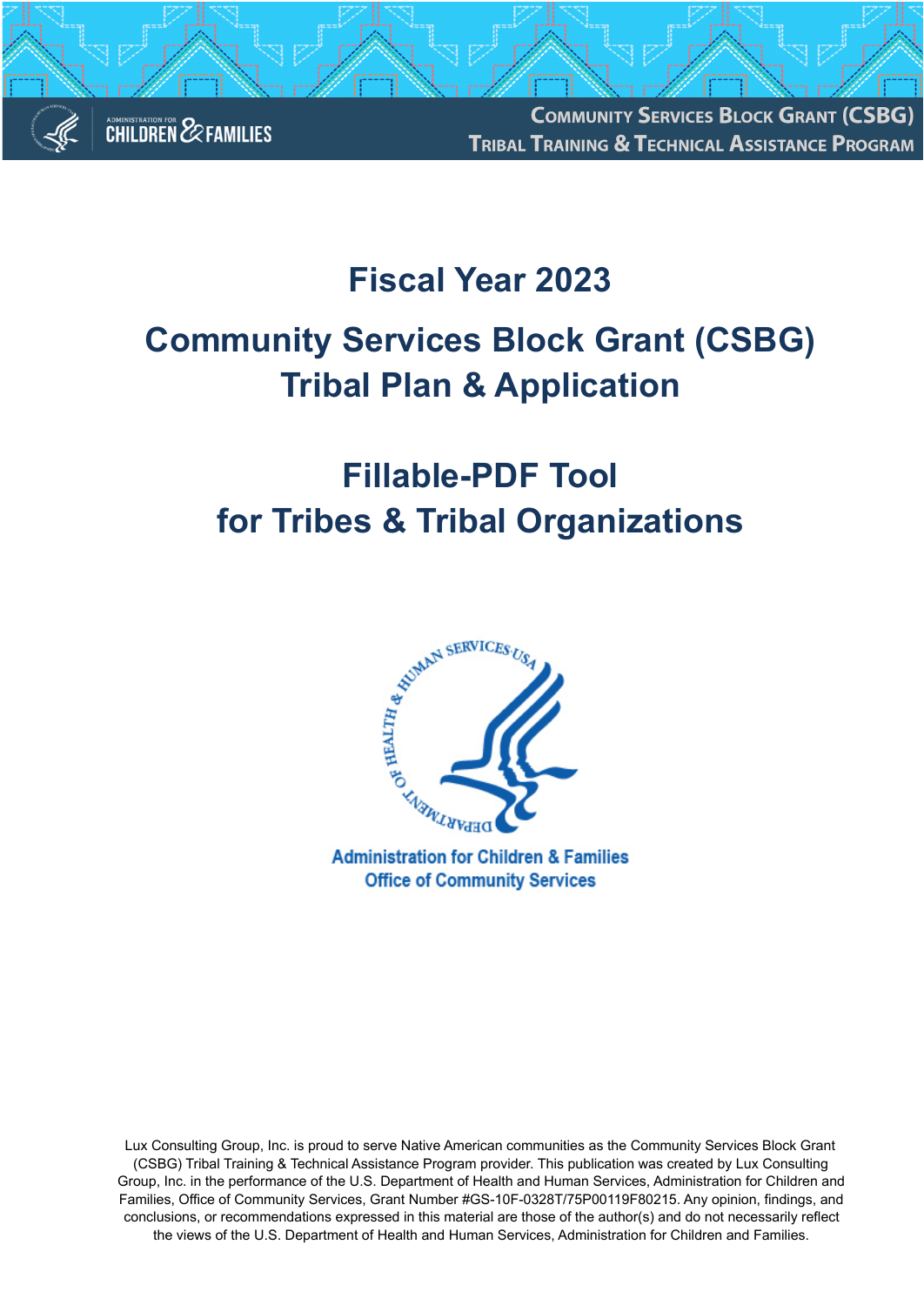## **Overview**

The FY 2023 CSBG Tribal Plan & Application Fillable-PDF Tool was developed by the CSBG Tribal Training and Technical Assistance Program and is provided as a technical assistance tool to assist applicants in producing the CSBG Tribal Plan required in [Section 676 of the CSBG Act.](https://csbgtribalta.com/wp-content/uploads/2021/03/Community-Services-Block-Grant-Act-10.27.1998.pdf#page=8)

The CSBG Tribal Training & Technical Assistance Program offers free 1:1 support to current and prospective CSBG Tribal grant recipients. Contact the CSBG Tribal TTA team at [tribalta@luxcg.com](mailto:tribalta@luxcg.com) or (301) 244-3557.

## **Instructions**

- 1. Download this Fillable-PDF Tool onto your computer and save it before opening it in [Adobe Acrobat](http://get.adobe.com/reader/otherversions) to begin working on it. Loss of data will occur if the tool is not downloaded, saved, and opened in the Adobe Acrobat program prior to entering data.
- 2. Where signatures are required, wait until the entire CSBG Plan is fully complete before adding signatures.
- 3. Signatures for CSBG Statement of Assurances, Federal Certifications, and any Delegations of Authority are valid for up to two years unless there is a change in the Authorized Official for the Tribe or Tribal Organization. If there has been a change in the Authorized Official for the Tribe or Tribal Organization, new signatures must be provided. [\(Instructions](https://helpx.adobe.com/acrobat/using/signing-pdfs.html) for adding digital signatures.)
- 4. All boxes on the form require data entry (answers) or the form will not save properly. If there is a required entry that is not applicable to the services and activities planned by your organization, please indicate "Not Applicable" in the box.
- 5. This application and all support material documents must be saved and combined into a single PDF file. ([Instructions](#page-44-0) for combining materials into a single PDF file).
- 6. All grant recipients must submit a FY 2023 CSBG Tribal Plan & Application Fillable-PDF Tool via the [On-Line Data Collection \(OLDC\) system](#page-45-0) by September 1, 2022. The contact person for OLDC issues is Niki Frazier, OCS Senior Records Specialist/Project Lead, at [nikita.frazier@acf.hhs.gov](mailto:nikita.frazier@acf.hhs.gov).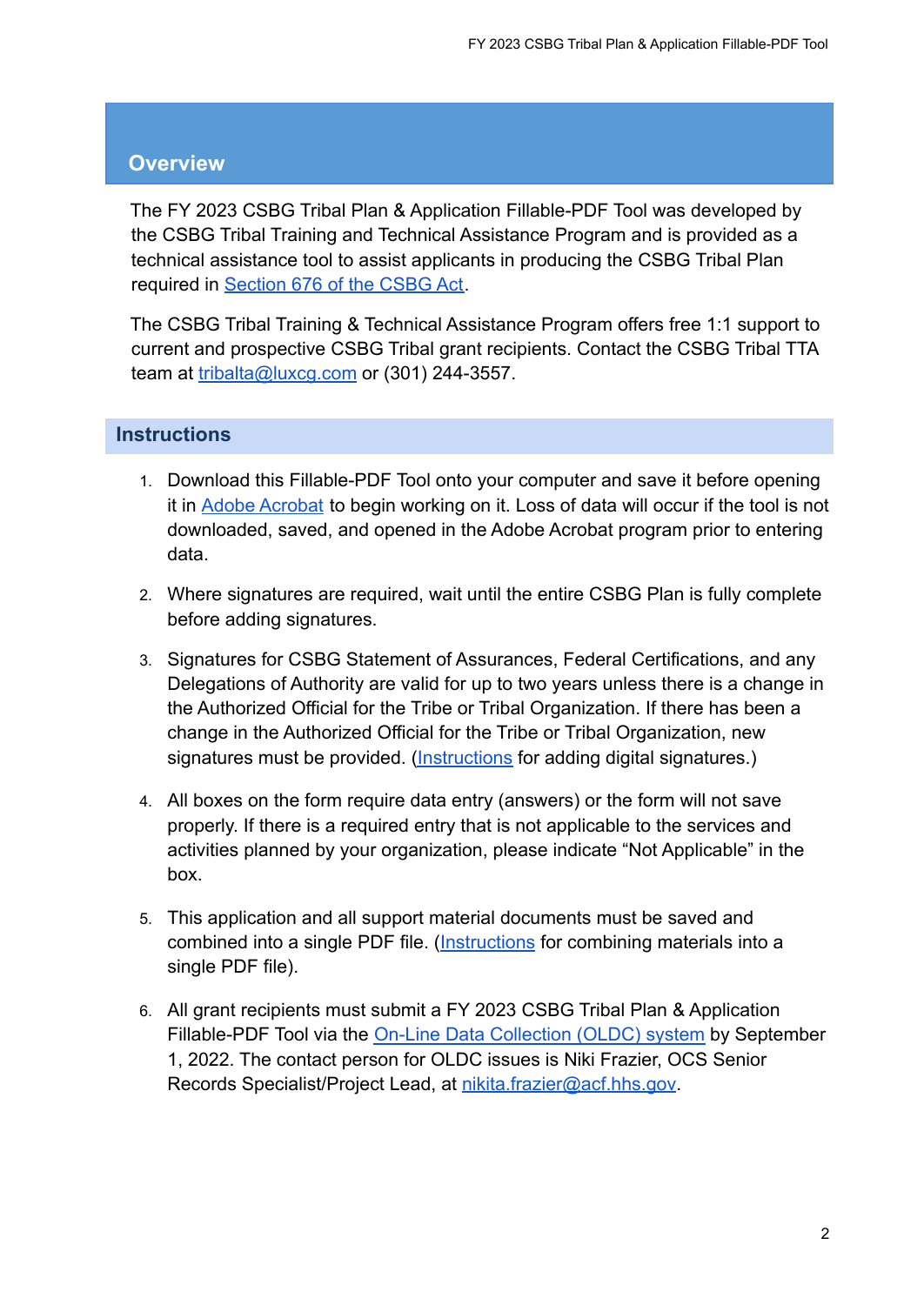## **CSBG Tribal Plan & Application Materials**

## **SF-424M Form**

*All grant recipients must complete an updated SF-424M Form with their application materials. (Including those grant recipients in the middle of a two-year plan.)*

- $\Box$  The Tribe or Tribal Organization is a returning grant recipient and will complete the electronic SF-424M form in the OLDC system.
- $\Box$  The Tribe or Tribal Organization is a first-time/prospective grant recipient and will follow the instructions provided by their OCS Program Specialist regarding the SF-424M.

## **Section 1 - CSBG Tribal Administrative Information/Transmittal Letter**

*Provide the following information in relation to the Tribe or Tribal Organization designated to administer CSBG as required in [Sections 676 and 677 of the CSBG](https://csbgtribalta.com/wp-content/uploads/2021/03/Community-Services-Block-Grant-Act-10.27.1998.pdf#page=8) [Act,](https://csbgtribalta.com/wp-content/uploads/2021/03/Community-Services-Block-Grant-Act-10.27.1998.pdf#page=8) the [Human Services Reauthorization Act of 1998 \(P.L.105-285\)](https://csbgtribalta.com/wp-content/uploads/2021/03/Community-Services-Block-Grant-Act-10.27.1998.pdf#page=8), and relevant federal policy guidance. The following information should mirror the information provided on the Application for Federal Assistance, SF-424M.*

#### **1.1 Name of Tribal Grant Recipient**:

#### **1.1.a Name of Tribe or Tribal Organization:**

**1.1.b If a Tribal Organization is representing more than one Tribe, Village or Community, please list the names of all Tribes, Villages and Communities represented:** *(List of names can be separated by commas.)*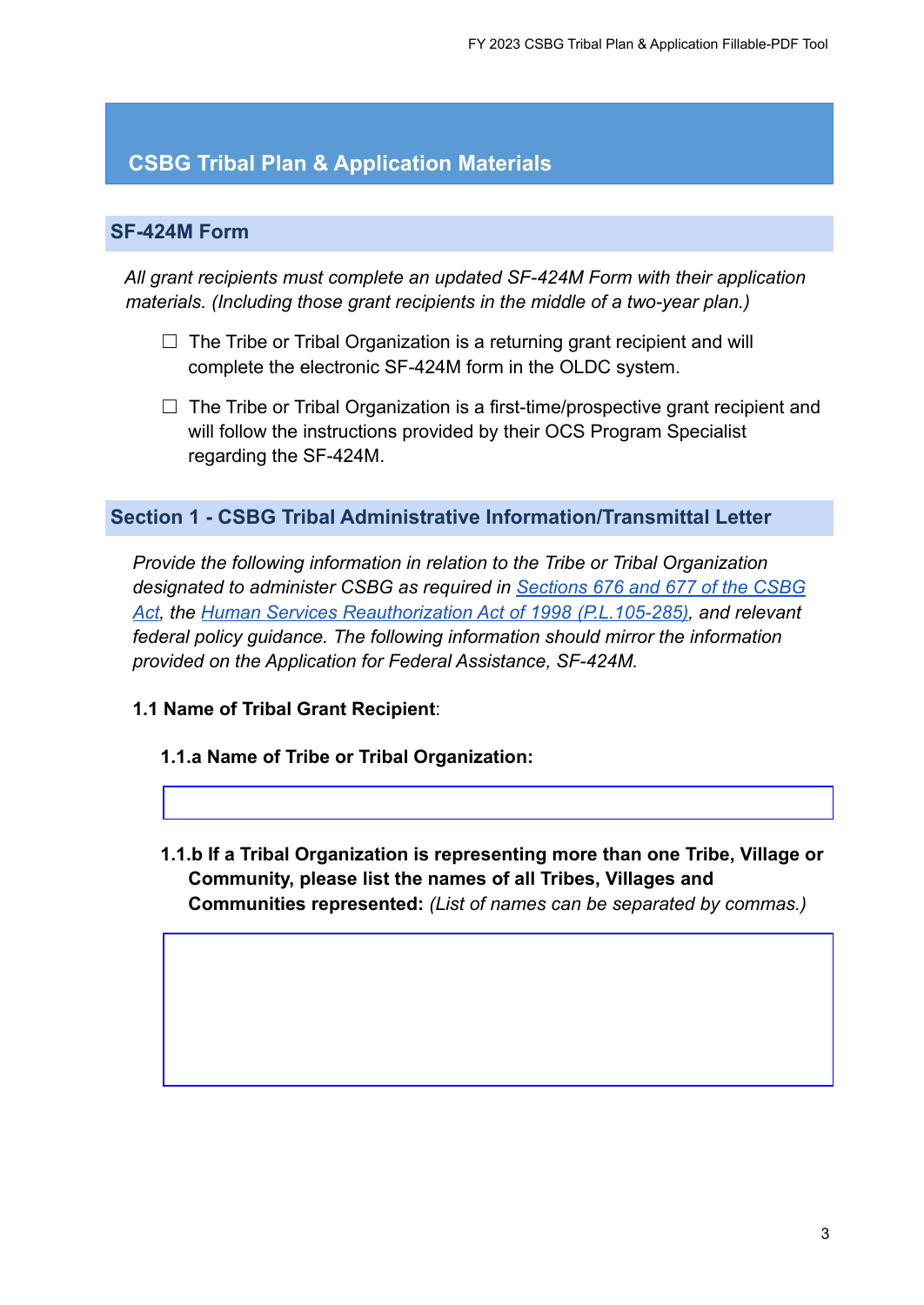### **1.2 Fiscal Years covered by the CSBG Tribal Plan**:

*Note: CSBG Tribal Plans covering a two-year period are strongly recommended to help ease grant recipient administrative burden.*

☐ One-Year Plan: FY 2023 (10/1/2022 to 9/30/2023)

☐ Two-Year Plan: FY 2023 and FY 2024 (10/1/2022 to 9/30/2024)

**1.3 Authorized Tribal Official to receive the CSBG Grant Award**: *List contact information for the Authorized Tribal Official (Chairperson/Chief/CEO) who is to receive the CSBG Grant Award.*

#### **1.3.a Authorized Tribal Official Name**:

#### **1.3.b Authorized Tribal Official Title**:

#### **1.3.c Street Address**:

**1.3.d City, State, Zip Code**:

#### **1.3.e Telephone**:

**1.3.f Fax**:

#### **1.3.g Email**:

#### **1.3.h Website**: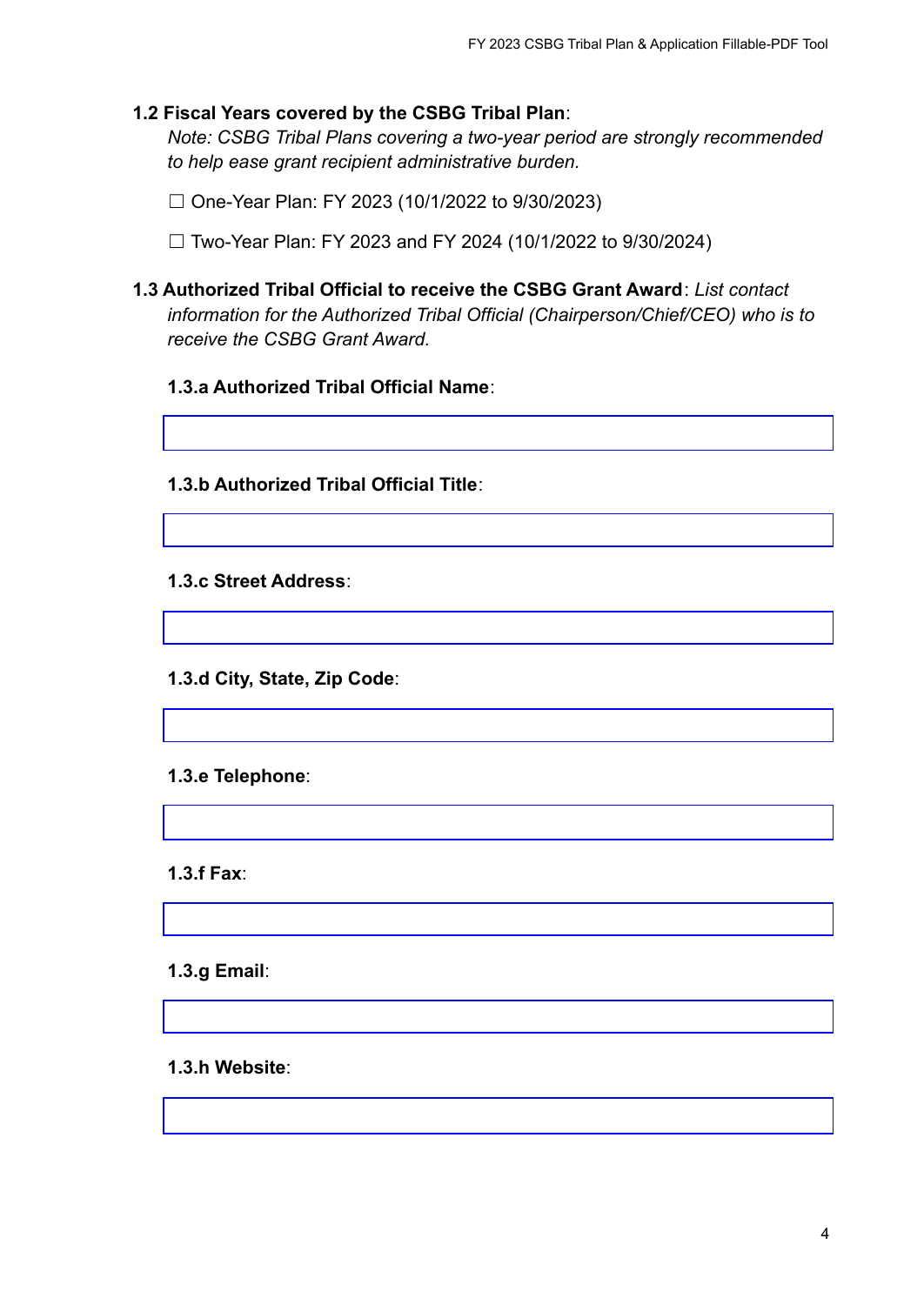- **1.4 Tribal CSBG Program Contact Person:** *List the individual within the grant recipient organization with responsibility for managing the Community Services Block Grant program and providing information about CSBG services and activities.*
	- **1.4.a CSBG Program Contact Person's Name:**

**1.4.b CSBG Program Contact Person's Title:**

**1.4.c Street Address:**

**1.4.d City, State, Zip Code:**

**1.4.e Telephone**:

**1.4.f Fax**:

**1.4.g Email**:

- **1.5 Delegation of Authority:** Is this Tribe or Tribal Organization's Authorized Tribal Official (Chairperson/Chief/CEO) delegating signature authority to any other individual to sign assurances, certifications, and other required CSBG documents on their behalf?
	- **1.5.a** □ No, Chairperson/Chief/CEO does not delegate authority to another individual. (*If signature authority is not being delegated, please skip ahead to Section 2.)*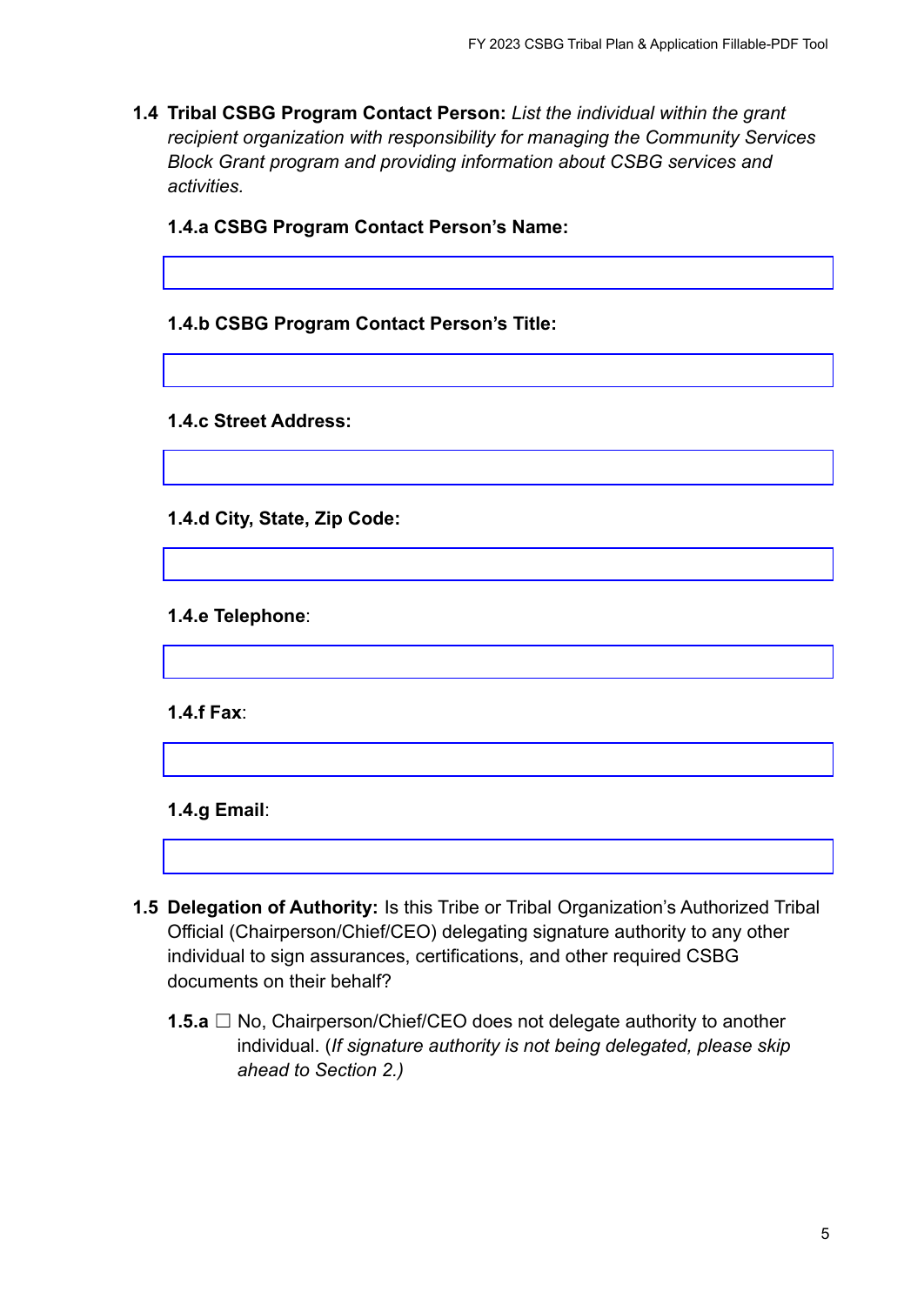□ Yes, Chairperson/Chief/CEO does delegate authority to another individual. *(If yes, complete the information below regarding the person receiving signature authority and sign.)*

#### **1.5.b Additional Authorized Official:**

- **1.5.b.i Name of Additional Authorized Official:**
- **1.5.b.ii Title of Additional Authorized Official:**

**1.5.b.iii Telephone Number of Additional Authorized Official:**

**1.5.b.iiii Email of Additional Authorized Official:**

**1.5.c Signature of Chairperson/Chief/CEO Delegating Authority:** *(Signature only needed If delegation of authority is being granted.)*

I hereby attest that I delegate signature authority to the individual listed above to sign assurances, certifications, and other required CSBG documents on my behalf.

**1.5.c.i Chairperson / Chief / CEO Name:**

**1.5.c.ii Chairperson / Chief / CEO Title:**

**1.5.c.iii Chairperson/Chief/CEO Signature:** *(If applicable)*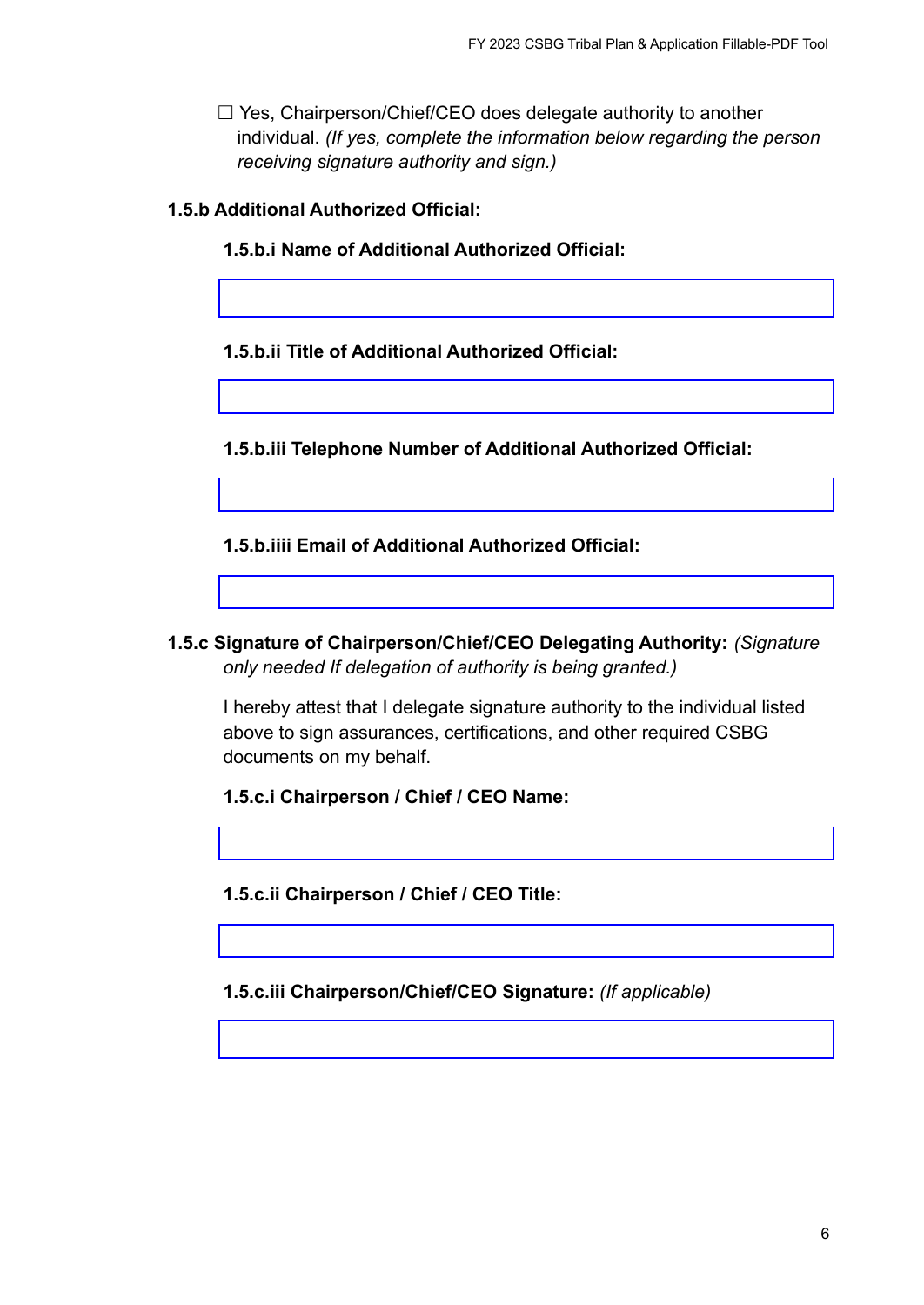## **Section 2 - Tribal Resolution & Recognition**

#### **2.1 Is the applicant representing more than one Tribe?**

- $\Box$  No, the applicant does not represent more than one Tribe.
- $\Box$  Yes, the applicant represents more than one Tribe and will attach copies of the Tribal Resolutions granting authority to receive CSBG funds.

#### **2.2 Federal or State Recognition:**

- **2.2.a Do all Tribes, Villages, Communities served by the grant recipient have state or federal recognition?**
	- ☐ Yes *(Please provide information requested on items 2.2.b and 2.2.c)*
	- ☐ No *(Please explain in the box below.)*

**2.2.b Federal Recognition:** *For all federally recognized entities, provide the full name(s) of the Tribe, Village, Community or Tribal Organization as it appears in the U.S. Federal Register list of [Indian Entities Recognized by](https://www.federalregister.gov/documents/2022/01/28/2022-01789/indian-entities-recognized-by-and-eligible-to-receive-services-from-the-united-states-bureau-of) [and Eligible To Receive Services From the United States Bureau of Indian](https://www.federalregister.gov/documents/2022/01/28/2022-01789/indian-entities-recognized-by-and-eligible-to-receive-services-from-the-united-states-bureau-of) [Affairs,](https://www.federalregister.gov/documents/2022/01/28/2022-01789/indian-entities-recognized-by-and-eligible-to-receive-services-from-the-united-states-bureau-of) published on 01/28/2022.*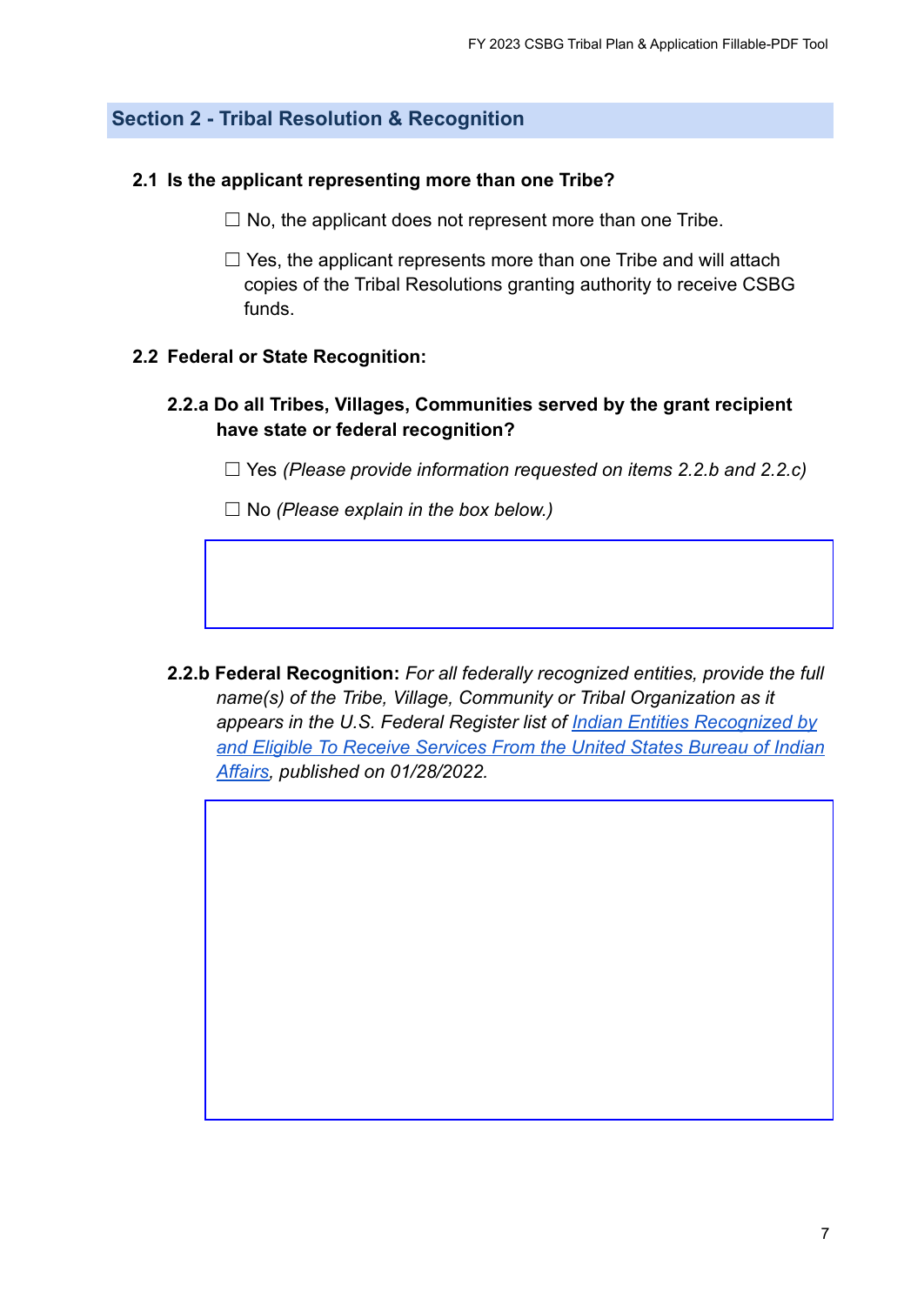**2.2.c State Recognition:** *For any entities without federal recognition, please provide citation information for the State statute or code acknowledging State Recognition.*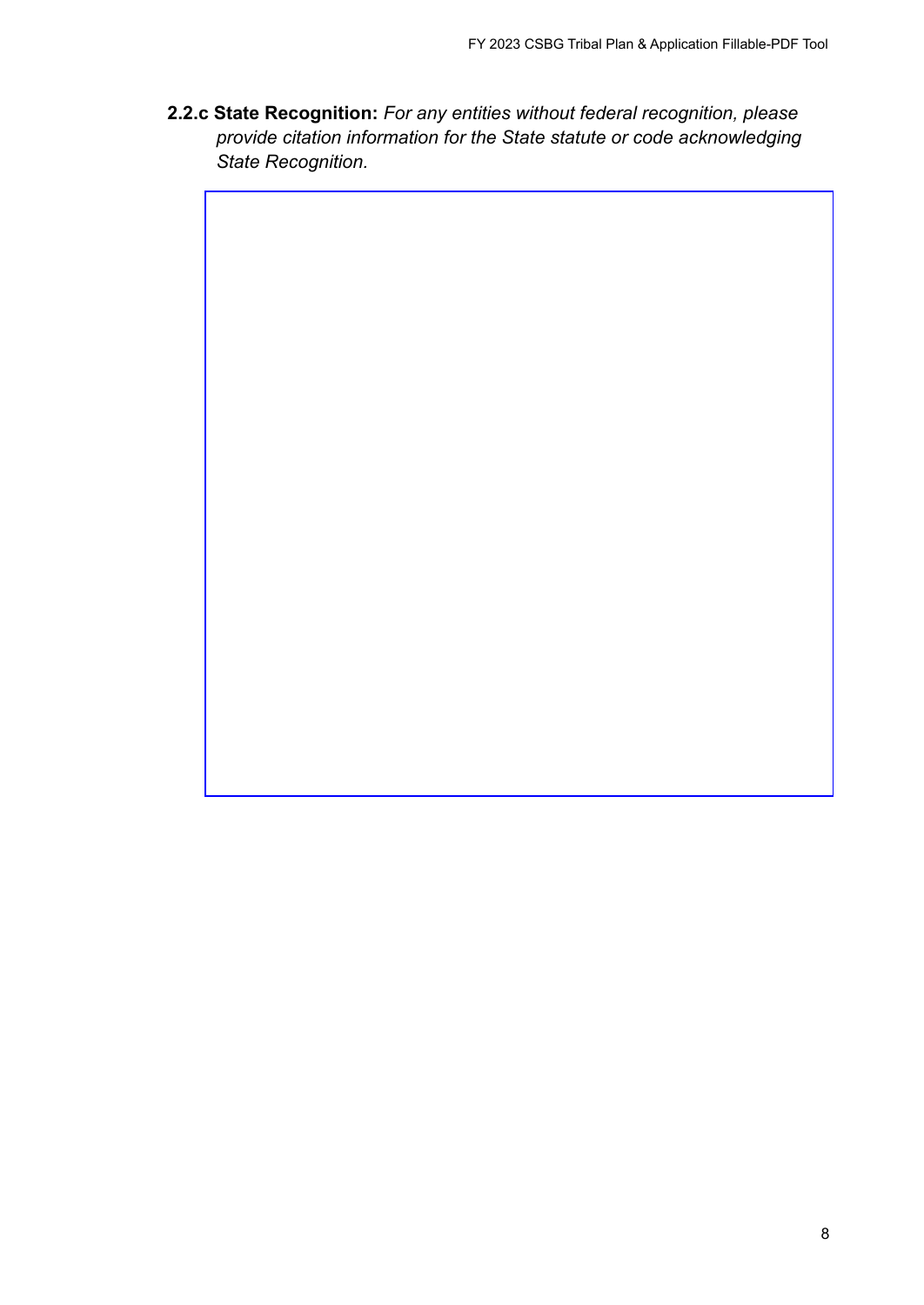## **Section 3 - CSBG Tribal Plan Mission, Goals & Objectives**

**3.1 Mission & Responsibilities:** The mission and responsibilities of the agency or department within the Tribe or Tribal Organization that will administer the CSBG program.

*Briefly describe the mission and responsibilities of the agency or department within the Tribe or Tribal Organization that will administer the CSBG program.*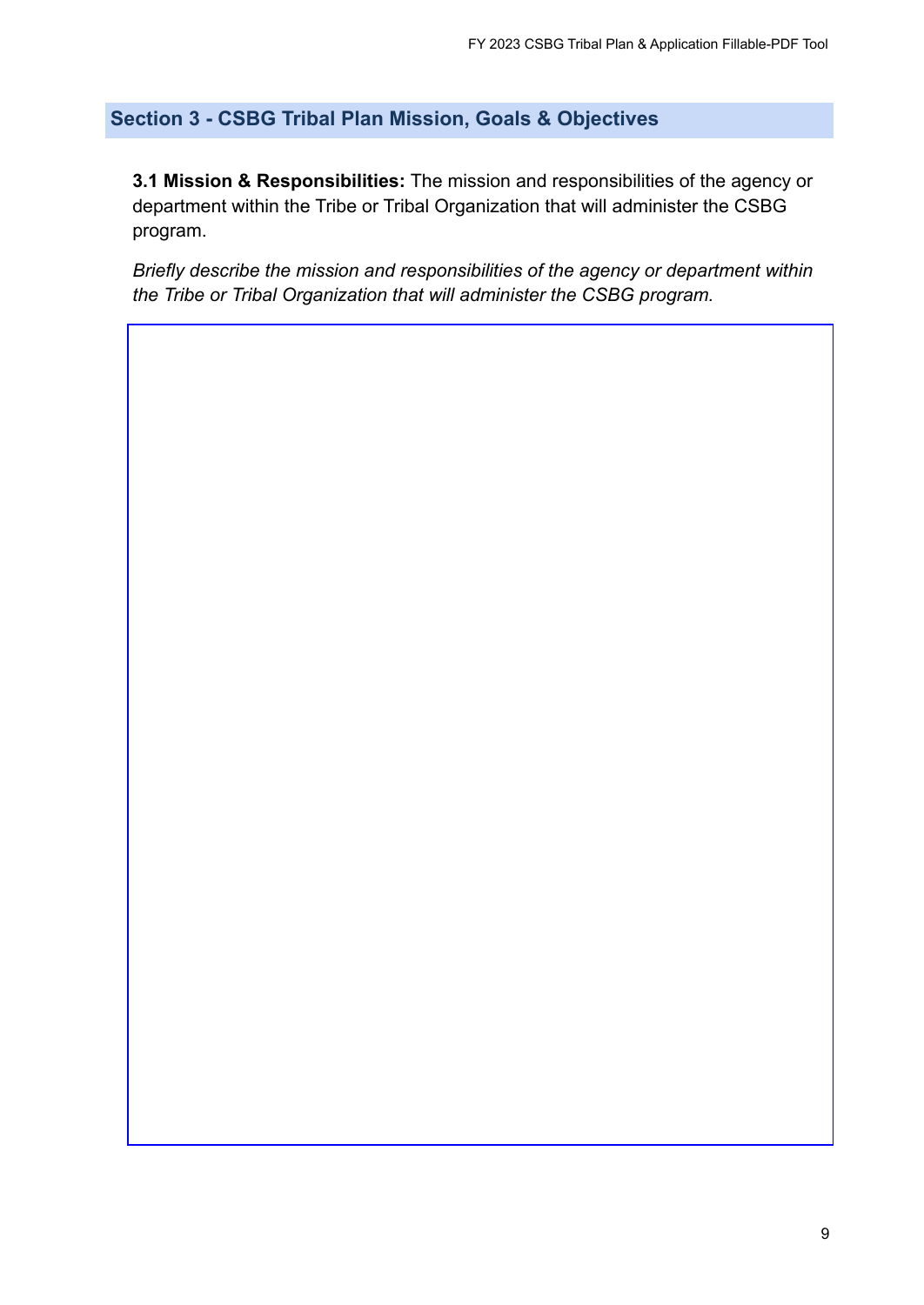**3.2 CSBG Goals & Objectives:** The CSBG-specific goals and objectives for the proposed CSBG funding within the Tribe or Tribal Organization.

*Briefly describe the Tribe or Tribal Organizations' CSBG-specific goals and objectives for the Community Services Block Grant funding.*

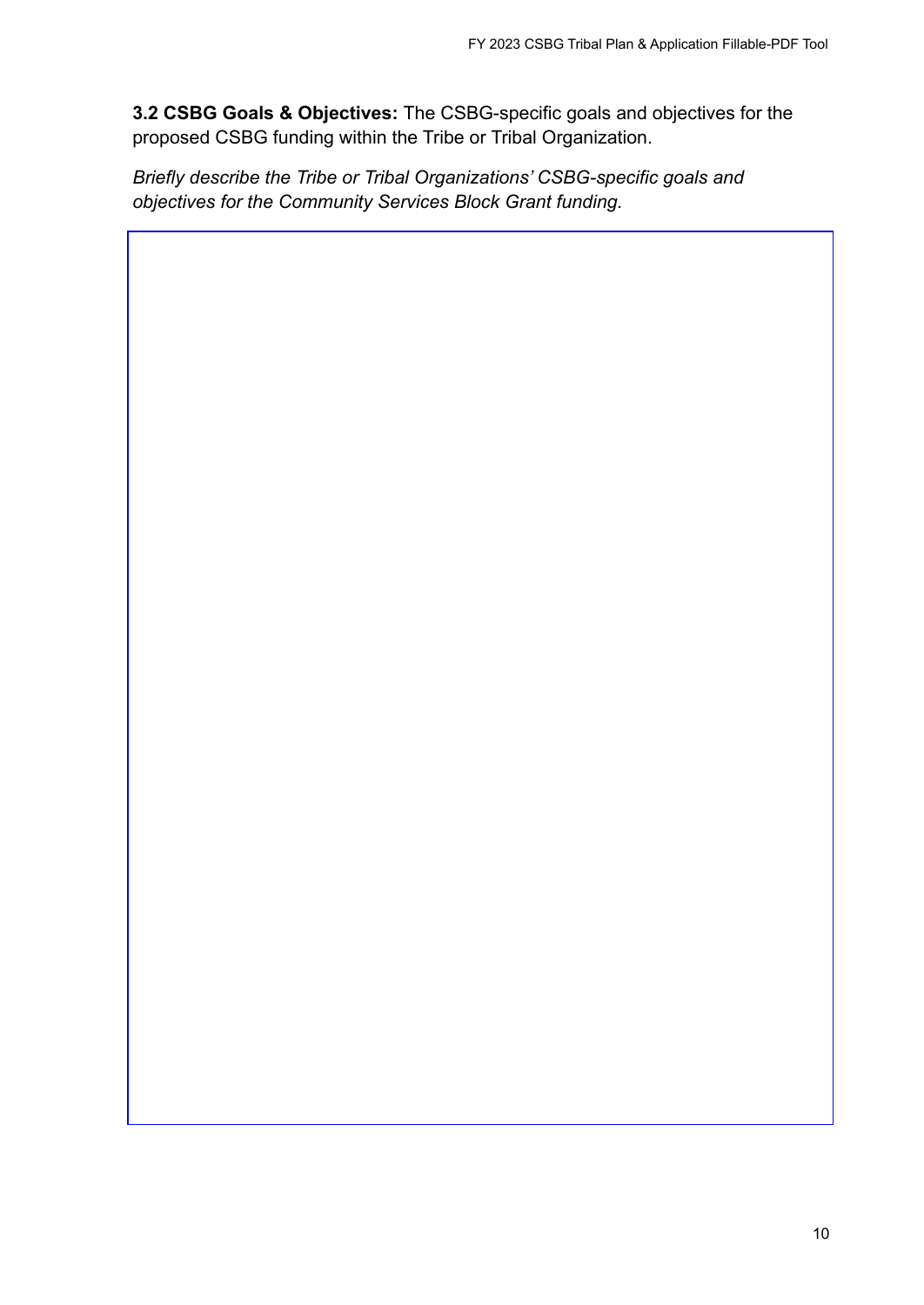## **Section 4 - CSBG Hearing Requirements**

- **4.1 CSBG Public Hearing(s):** *All applicants must provide evidence that the public hearing was made publicly available for review and comment (e.g. via the Tribe or Tribal Organization's website) for a reasonable timeframe. (OCS recommends a minimum of 10 business days.) Evidence must also be provided that the Tribe or Tribal Organization specifically notified stakeholders that the CSBG Tribal Plan was available for public review and comment.*
	- □ Yes, the Tribe or Tribal Organization made the CSBG Tribal Plan publicly available for review and comment for a minimum of 10 business days.

#### **4.1a Public Review Details:**

| <b>Method of Public Review</b>                                                             | <b>Dates</b>                                          |
|--------------------------------------------------------------------------------------------|-------------------------------------------------------|
| Describe the way the CSBG Tribal Plan was made<br>available for public review and comment. | Enter a range of dates.<br>(mm/dd/yyyy to mm/dd/yyyy) |
|                                                                                            |                                                       |
|                                                                                            |                                                       |

#### **4.1.b Notification to Stakeholders:**

| <b>Notification Method</b>                                                                                               | <b>Dates</b>                 |
|--------------------------------------------------------------------------------------------------------------------------|------------------------------|
| Describe the way stakeholders were notified<br>that the CSBG Tribal Plan was available<br>for public review and comment. | Enter dates.<br>(mm/dd/yyyy) |
|                                                                                                                          |                              |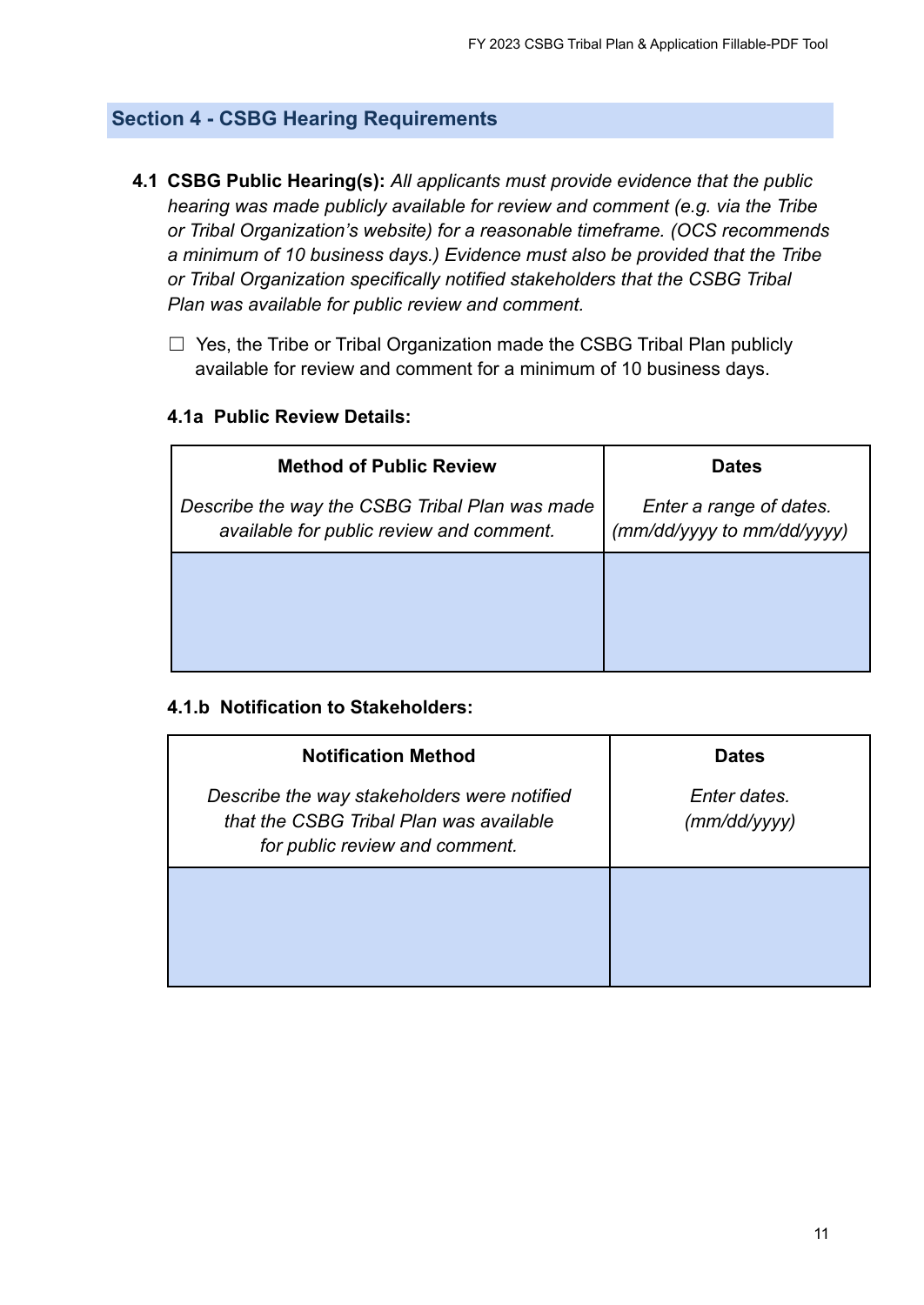## **Section 5 - Use of Funds and Fiscal Controls**

**5.1 Planned CSBG Allocation Funds:** *According to the CSBG Act, not more than five (5) percent can be allocated to administrative items, and not less than 95 percent can be allocated to program funds. For program funds, please specify the percentage of funds that will be allocated for each of the CSBG core service delivery areas. (The total of all percentages should add up to 100%.) If this is a two-year plan, please provide the planned allocations for both years.*

|                                                                    | <b>Fiscal Year</b><br>% of CSBG Funding | <b>Fiscal Year</b><br>% of CSBG Funding |
|--------------------------------------------------------------------|-----------------------------------------|-----------------------------------------|
| <b>Administrative Funds</b><br>(Not more than 5%)                  |                                         |                                         |
| <b>CSBG Program Funds for Core Services</b><br>(Not less than 95%) |                                         |                                         |
| <b>Self-Sufficiency</b>                                            |                                         |                                         |
| <b>Employment and Job</b><br><b>Training</b>                       |                                         |                                         |
| <b>Education</b>                                                   |                                         |                                         |
| <b>Income-Management</b>                                           |                                         |                                         |
| <b>Housing</b>                                                     |                                         |                                         |
| <b>Emergency Assistance</b>                                        |                                         |                                         |
| <b>Partnerships and Community</b><br>Engagement                    |                                         |                                         |
| <b>Youth Development</b>                                           |                                         |                                         |
| <b>Program Linkages</b>                                            |                                         |                                         |
| <b>Service Coordination</b>                                        |                                         |                                         |
| <b>Health and Nutrition</b>                                        |                                         |                                         |
| <b>Total</b>                                                       |                                         |                                         |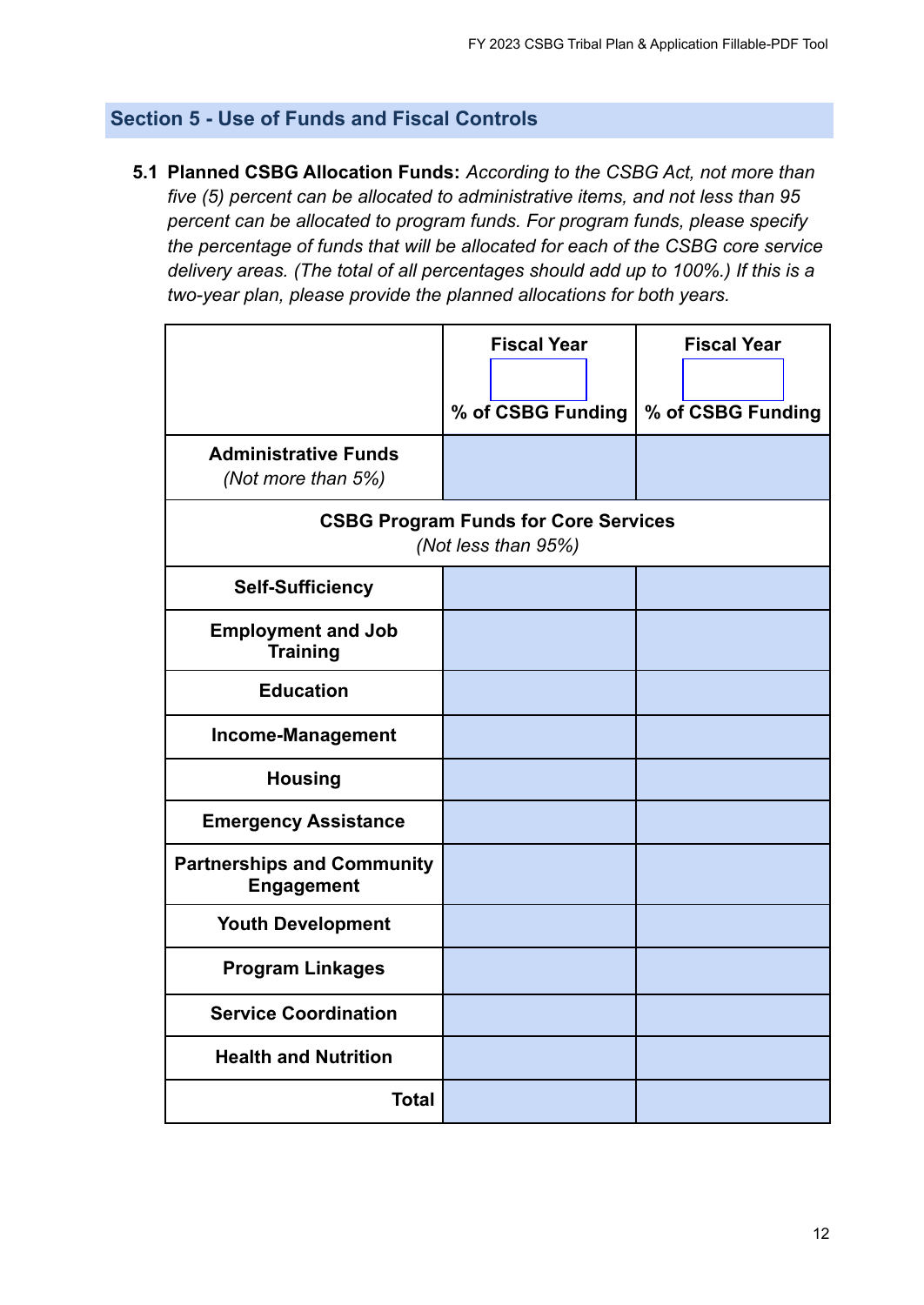- **5.2 Limitation on the Use of Funds:** The Tribe or Tribal Organization acknowledges and assures that they will abide by the CSBG limitations outlined in [Section 678F of the CSBG Act](https://csbgtribalta.com/wp-content/uploads/2021/03/Community-Services-Block-Grant-Act-10.27.1998.pdf#page=8) as follows:
	- $\Box$  Funds will not be used for the purchase or improvement of land, or the purchase, construction, or permanent improvement (other than low-cost residential weatherization or other energy-related home repairs) of any building or other facility without an approved federal waiver. (*View instructions in [Section 678F of the CSBG Act](https://csbgtribalta.com/wp-content/uploads/2021/03/Community-Services-Block-Grant-Act-10.27.1998.pdf#page=8) for information on waivers.*)
	- $\Box$  Funds will not be used for any activities associated with voter registration or political election activities;
	- $\Box$  No person shall, on the basis of race, color, national origin, or sex be excluded from participation in, be denied the benefits of, or be subjected to discrimination under, any program or activity funded in whole or in part with CSBG funds.
- **5.3 Single Audit Review:** *Provide the date and the period (timeframe) that the most recent audit covers.*

| <b>Date</b><br>Enter a date (mm/dd/yyyy) | <b>Period</b> |
|------------------------------------------|---------------|
|                                          |               |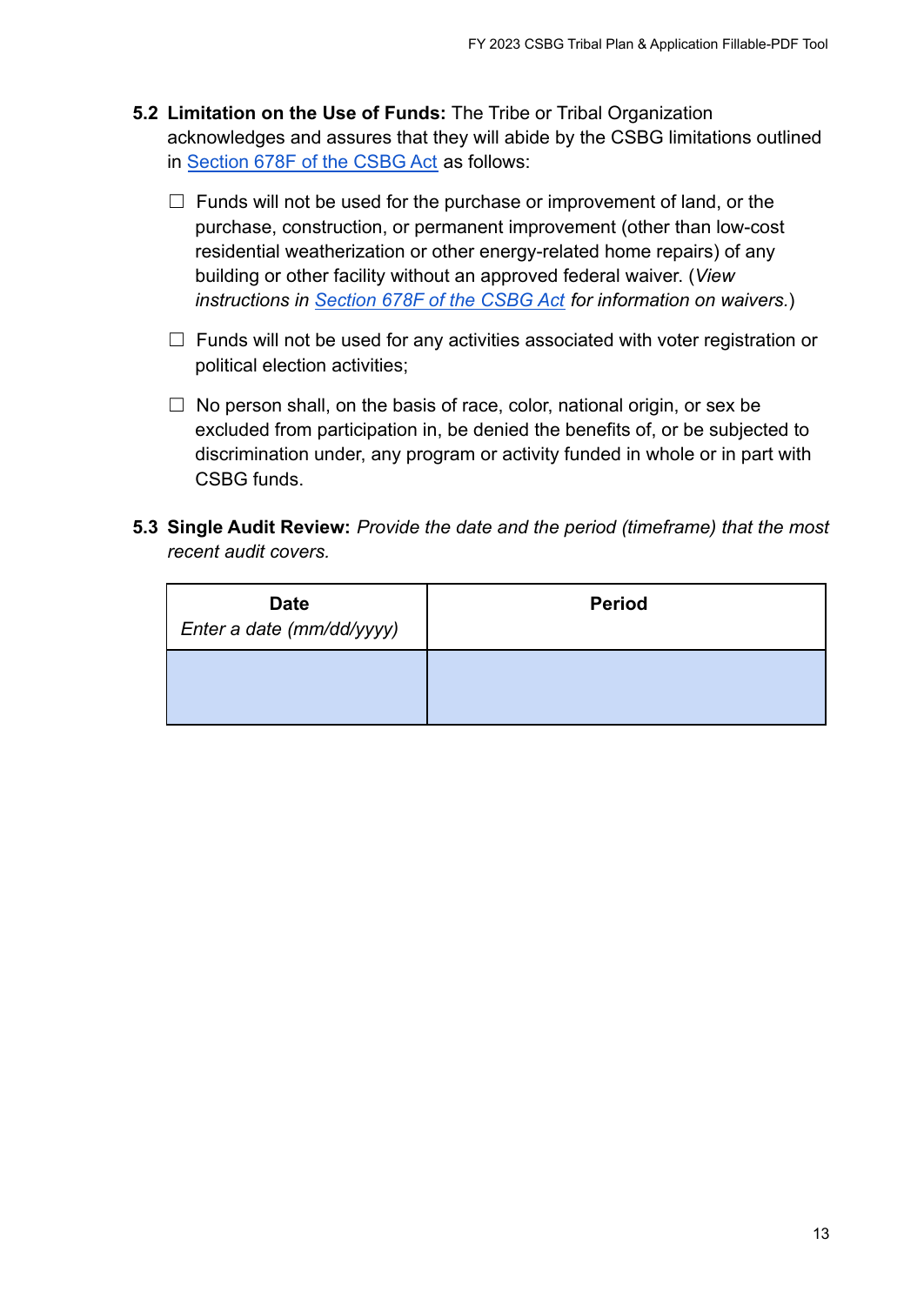# **Section 6 - Individual Eligibility and Targeted Community Eligibility**

**6.1 Individual Eligibility:** *Describe policies and/or procedures for determining eligibility for individual services, including policies and/or procedures when individual income verification is not possible or practical.*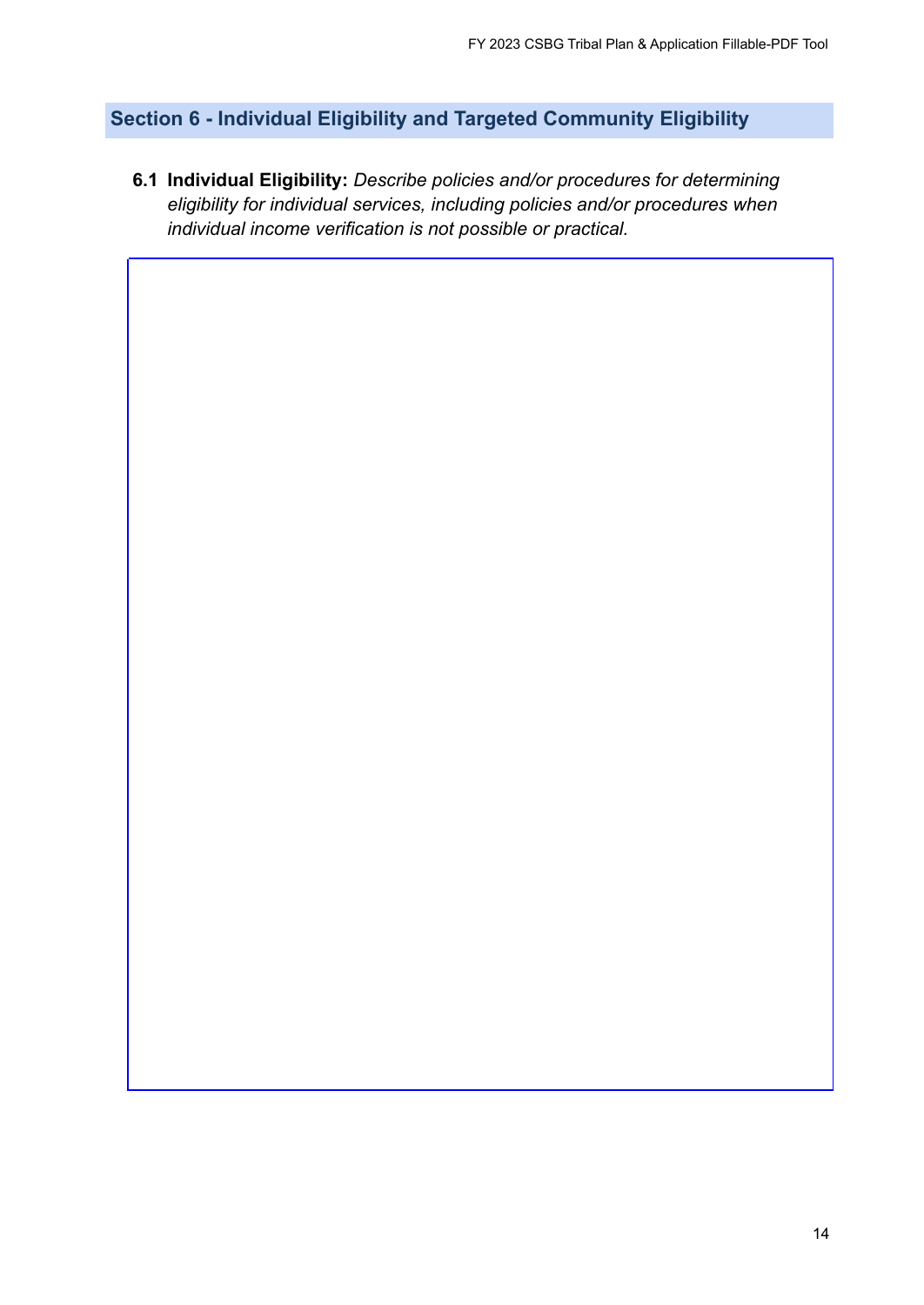**6.2 Targeted Community Eligibility:** *For those services that provide a community-wide benefit, describe how the Tribe or Tribal Organization ensures that services target and benefit low-income communities.*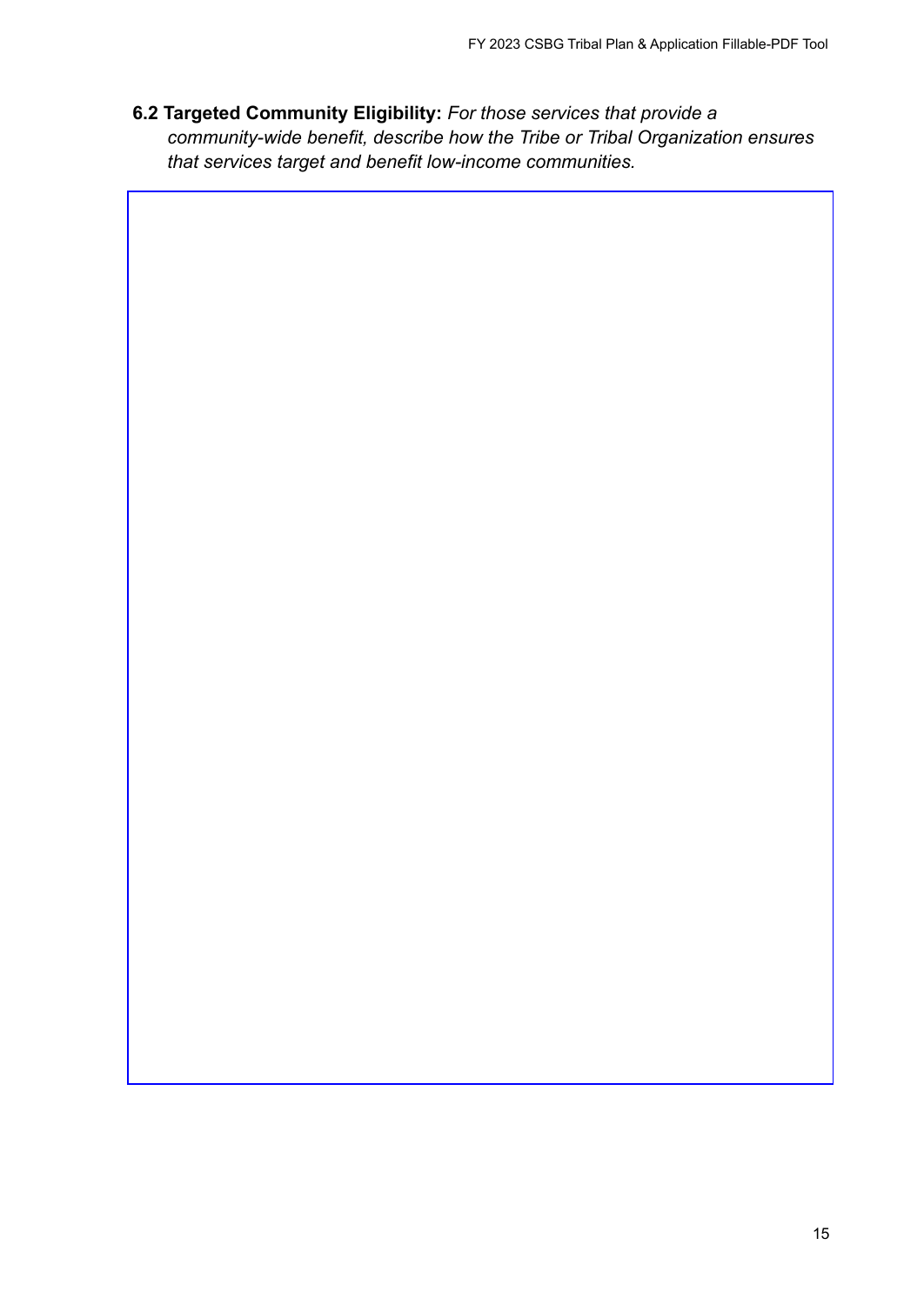## **Section 7 - CSBG Statement of Assurances**

#### **Community Services Block Grant Assurances**

*[Community Services Block Grant Reauthorization Act of 1998: P.L. 105-285g](https://csbgtribalta.com/wp-content/uploads/2021/03/Community-Services-Block-Grant-Act-10.27.1998.pdf)*

*Read all sections of the CSBG Assurances (summarized below and detailed in Section 676 of the Community Services Block Grant Reauthorization Act of 1998: P.L. 105-285). To affirm, enter the Authorized Tribal Official's signature on "7.1.a.iii Authorized Tribal Official Signature."*

#### **Statement of CSBG Assurances:**

As a part of the annual or biannual application and plan required by subsection 676 of Community Services Block Grant Act, as amended, (412 U.S. C.9901 et seq.) (The Act), the designee of the Chief Executive of the State hereby agrees to the Assurances in Section 676 of the Act (summarized below and detailed in Section 676 of the CSBG Act) —

#### **Programmatic Assurances**

(**1**) An assurance that funds made available through the grant or allotment will be used for at least one of the following purposes [per 676(b)1] —

(**A**) to support activities that are designed to assist low-income families and individuals, including families and individuals receiving assistance under part A of title IV of the Social Security Act (42 U.S.C. 601 et seq.), homeless families and individuals, migrant or seasonal farm workers, and elderly low-income individuals and families:

(i) to remove obstacles and solve problems that block the achievement of self-sufficiency;

(ii) to secure and retain meaningful employment;

(iii) to attain an adequate education with particular attention toward improving literacy skills of the low-income families in the community, which may include family literacy initiatives;

(iv) to make better use of available income;

(v) to obtain and maintain adequate housing and a suitable living environment;

(vi) to obtain emergency assistance through loans, grants, or other means to meet immediate and urgent individual and family needs;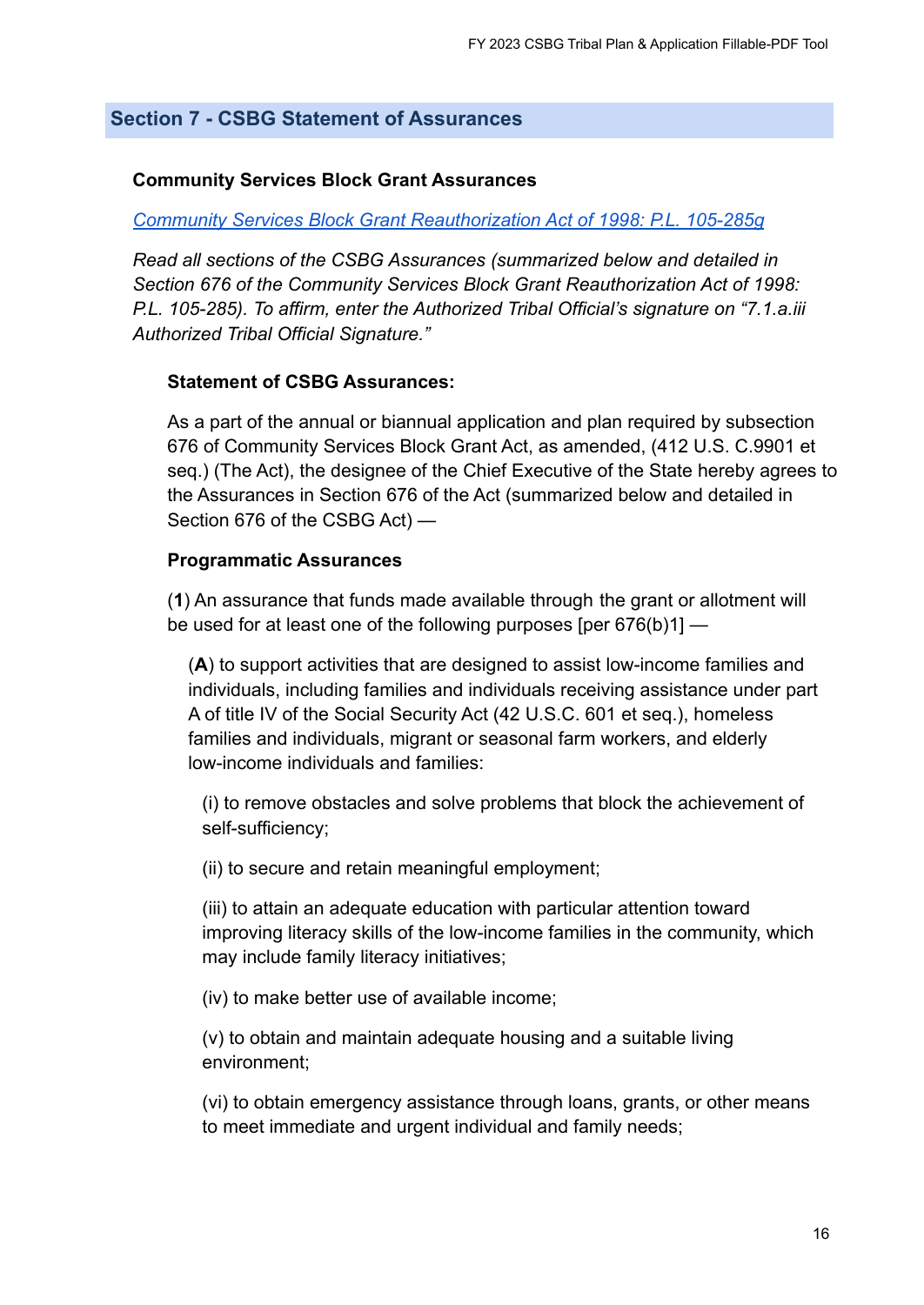(vii) to achieve greater participation in the affairs of the communities involved, including the development of public and private grassroots partnerships with local law enforcement agencies, local housing authorities, private foundations, and other public and private partners.

(**B**) to address the needs of youth in low-income communities through youth development programs that support the primary role of the family, give priority to the prevention of youth problems and crime, and promote increased community coordination and collaboration in meeting the needs of youth, and support development and expansion of innovative community-based youth development programs that have demonstrated success in preventing or reducing youth crime, such as:

(i) programs for the establishment of violent-free zones that would involve youth development and intervention models (such as models involving youth mediation, youth mentoring, life skills training, job creation, and entrepreneurship programs);

(ii) after-school childcare programs.

(**C**) to make more effective use of, and to coordinate with, other programs related to the purposes of this subtitle.

(**2**) An assurance that information provided by the Tribe will contain the following [per  $676(b)3]$  —

(**A**) a description of the service delivery system, for services provided or coordinated with funds made available through grants made under section 675C(a), targeted to low-income Individuals and families in communities within the Tribe;

(**B**) a description of how linkages will be developed to fill identified gaps in the services, through the provision of information, referrals, case management, and follow-up consultations;

(**C**) a description of how funds made available through grants made under section 675C(a) will be coordinated with other Public and private sources;

(**D**) a description of how the Tribe will use the funds to support innovative initiatives, which may include fatherhood initiatives and other initiatives with the goals of strengthening families and encouraging effective parenting.

(**3**) An assurance that the Tribe will provide, on an emergency basis, for the provision of such supplies and services, nutritious foods, and Related services, as may be necessary to counteract conditions of starvation and malnutrition among low-income individuals. [per 676(b)4]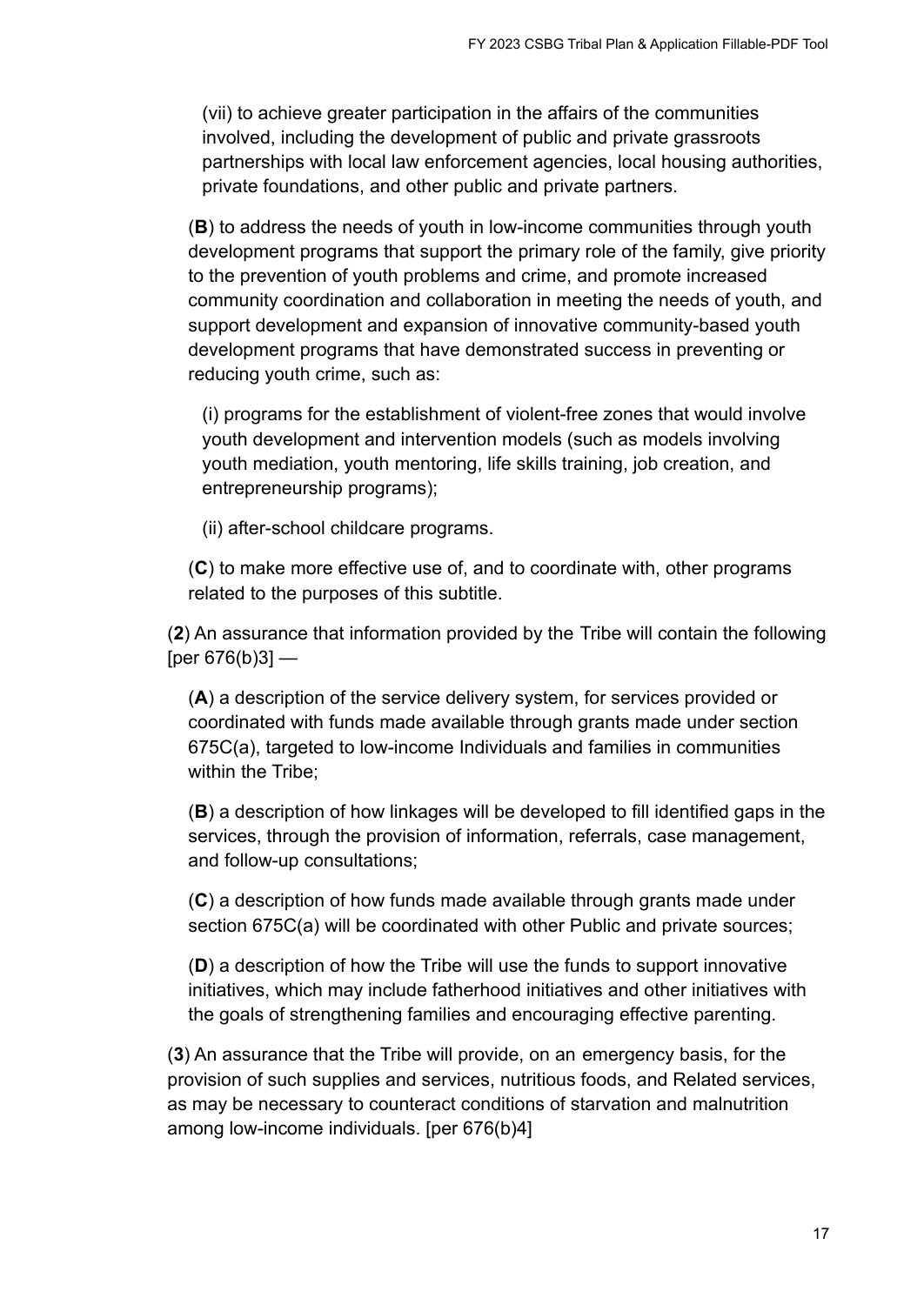(**4**) An assurance that the Tribe will ensure coordination between anti-poverty programs in each community within the Tribe, and ensure, where appropriate, the emergency energy crisis intervention programs under title XXVI (relating to low-income home energy assistance) are conducted in such community. [per 676(b)6]

(**5**) An assurance that the Tribe will permit and cooperate with Federal investigations undertaken in accordance with section 678D. [per 676(b)7]

(**6**) An assurance that the Tribe will participate in the Results Oriented Management Accountability (ROMA) System, another performance measure system for which the Secretary facilitated development pursuant to section 678E(b), or an alternative system for measuring performance and results that meets the requirements of that section, and a description of outcome measures to be used to measure performance in promoting self-sufficiency, family stability, and community revitalization. [per 676(b)13]

## **Administrative and Financial Assurances**

The Tribe further agrees to the following administrative assurances, as required under the Community Services Block Grant Act —

(**1**) An assurance to prohibit any activities to provide voters and prospective voters with transportation to the polls or provide similar assistance in connection with an election or any voter registration activity as required by Section  $678F(b)(2)(B)$  and  $(C)$  of the Act.

(**2**) An assurance to expend for administrative expenses an amount not to exceed the greater of five percent of its allotment or the percentage represented by the ratio of \$55.000 to the smallest State allotment for the fiscal year as required by Section 675(C)(b)(2) of the Act.

(**3**) An assurance that the Tribe agrees to provide that fiscal control and fund accounting procedures will be established as may be necessary to assure the proper disbursal of the accounting for Federal funds paid to the Tribe or Tribal Organization under this subtitle, including monitoring the assistance under this subtitle. 678D(a)(1)(A)

(**4**) An assurance that each Tribe that expends \$750,000 or more (during the fiscal year) in all types of Federal financial assistance must conduct an audit in accordance with the Single Audit Act, P.L. 98-502 (3) U.S.C 75 and OMB Circular A-133 Subpart B). 678D(2)(B)

(**5**) An assurance that the Tribe will make each CSBG Tribal Plan or revised plan available for public inspection in such a manner as will facilitate public review of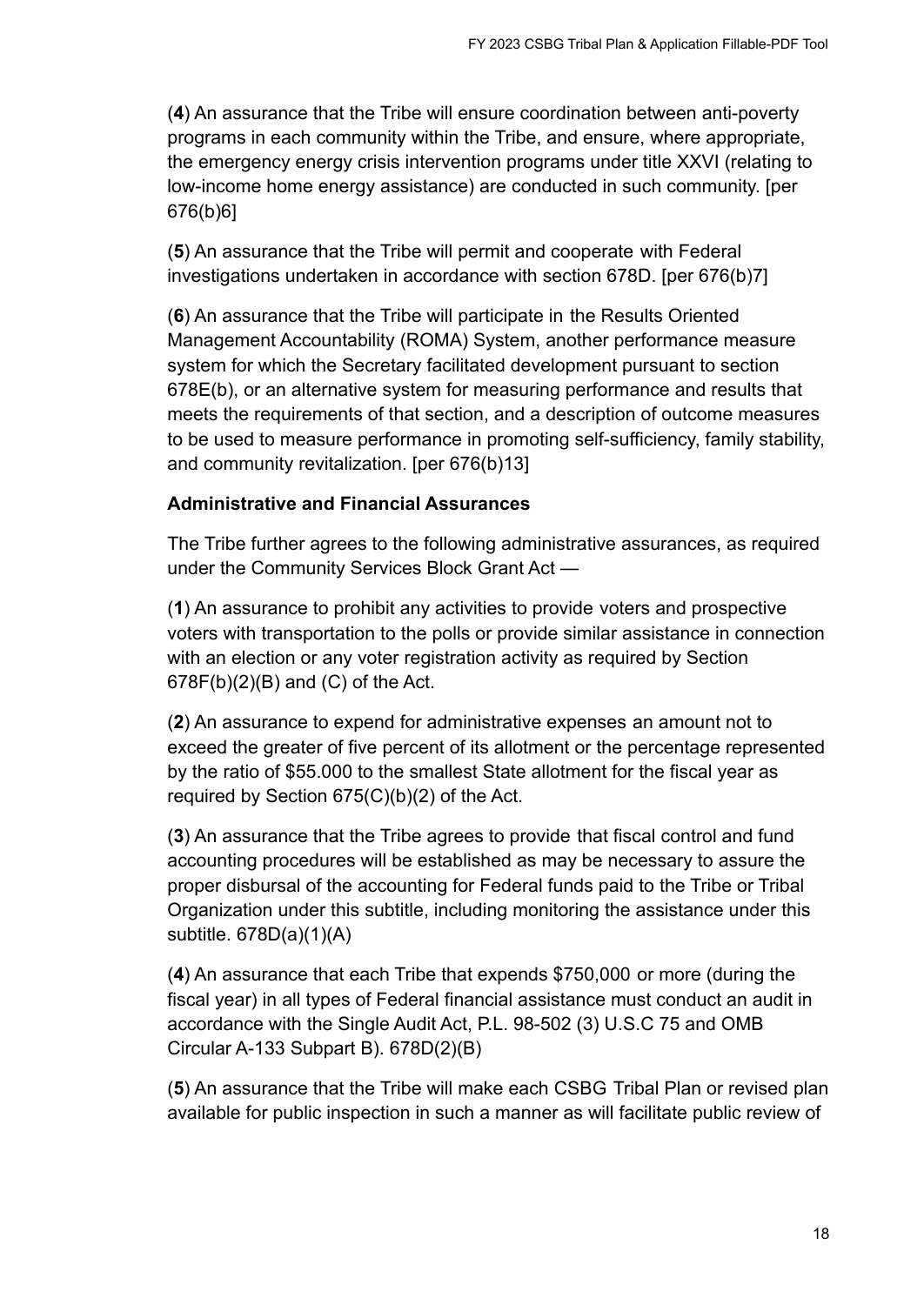and comment on the proposed use and distribution of CSBG funds. [per 676(a)(2)(B) and 676(e)(2)]

#### **Other Administrative Certifications**

The Tribe also certifies the following —

(**1**) To provide assurances that cost and accounting standards of the Office of Management and Budget shall apply to a recipient of Community Services Block Grant program funds. [per 678D(a)(1)(B), as well as 2 CFR 200, Uniform Administrative Requirements and 45 CFR 75]

#### **7.1 Authorized Tribal Official Affirmation Signature:**

#### *Reminder:*

- ➢ *Wait until the entire CSBG Plan is fully complete before adding signatures.*
- ➢ *CSBG Assurances signatures are authorized for up to two years unless there is a change in the Authorized Official for the Tribe or Tribal Organization.*

I hereby affirm that the Tribe or Tribal Organization will ensure compliance with the assurances above.

#### **7.1.a Name of Tribe or Tribal Organization:**

#### **7.1.b Authorized Tribal Official Name:**

## **7.1.c Authorized Tribal Official Signature:**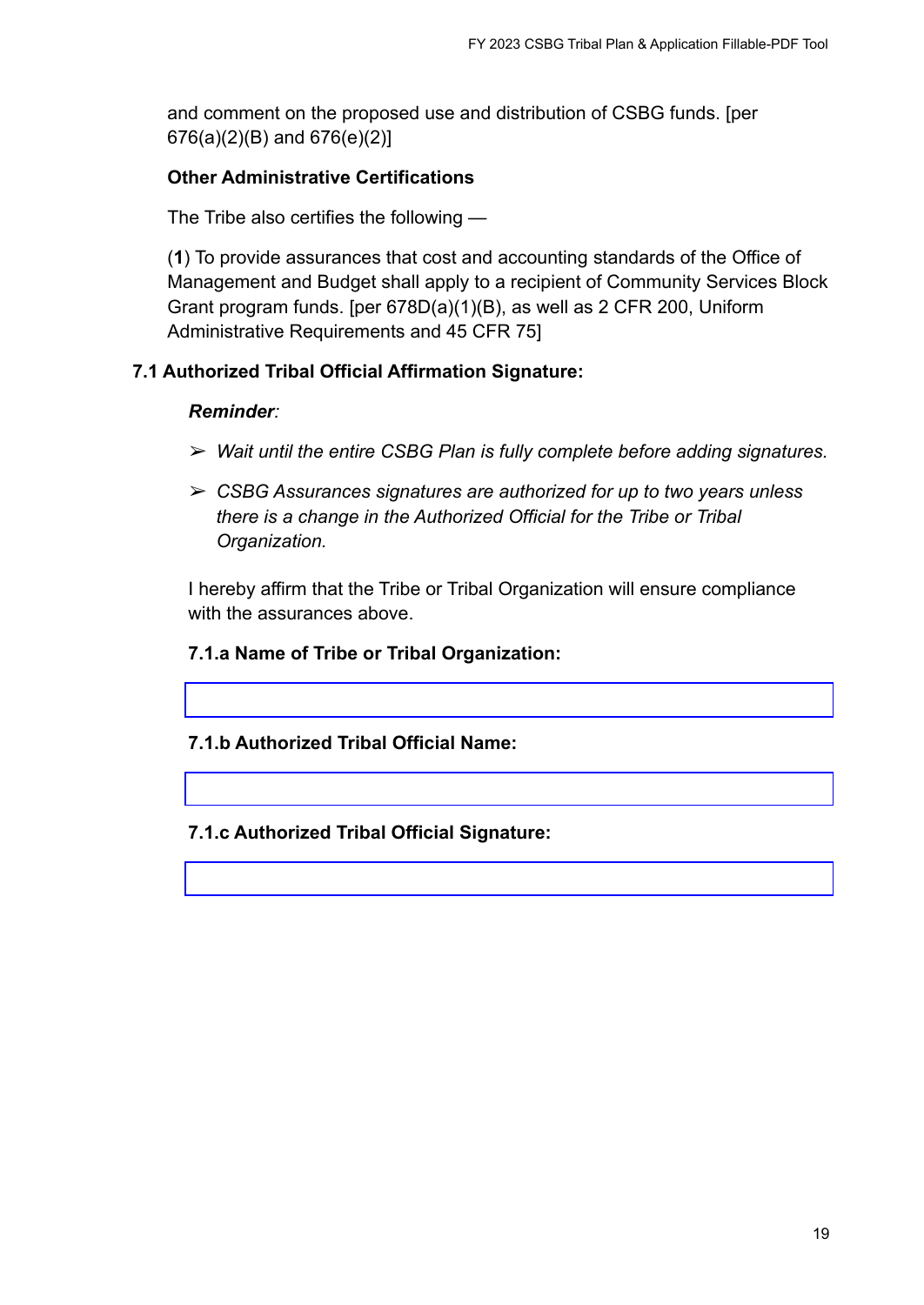# **Section 8 - Implementation of CSBG Assurances & Purpose of Funds**

**8.1 CSBG Service Delivery System:** *Describe the Tribe or Tribal Organization's CSBG Service Delivery System.*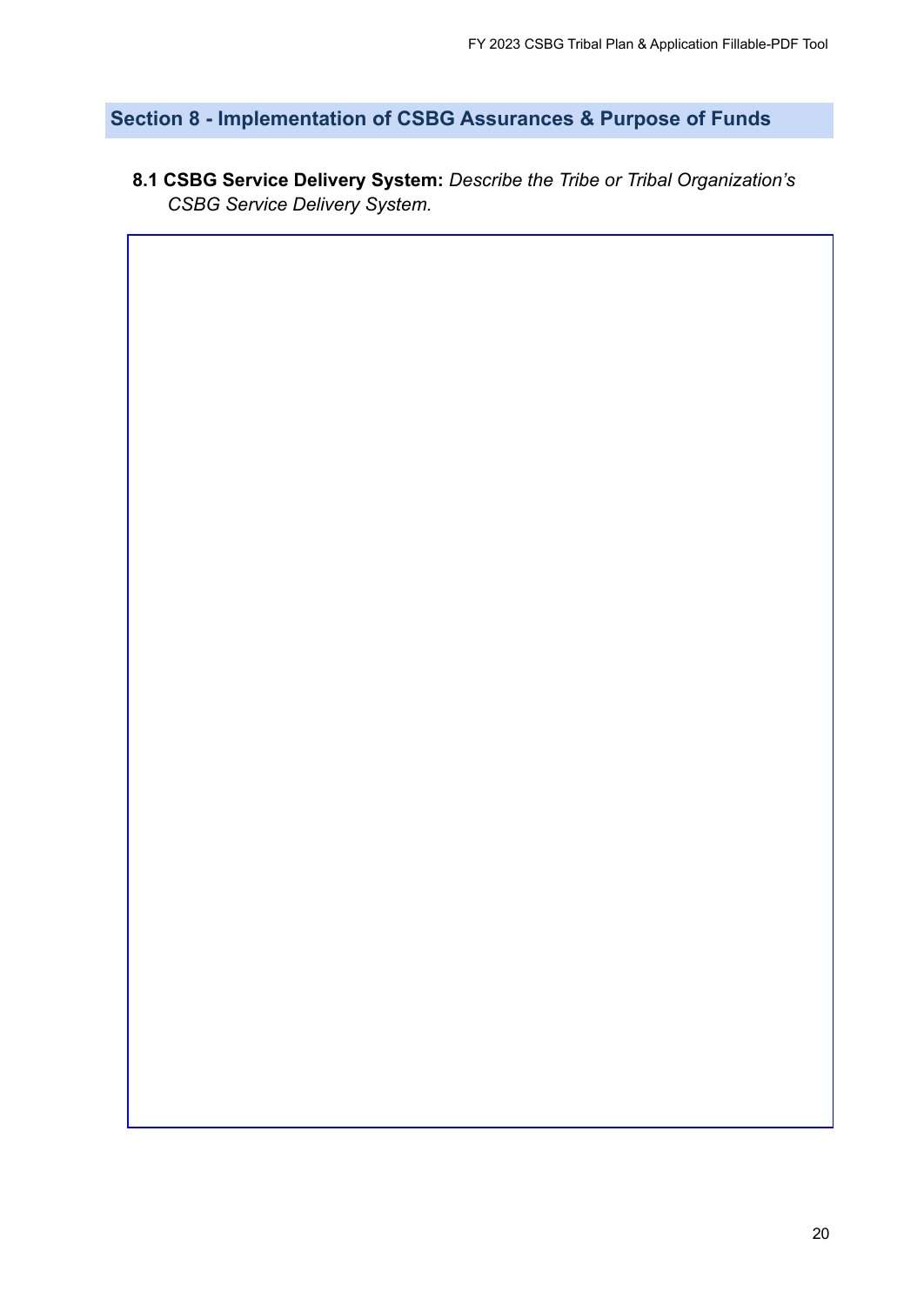**8.2 CSBG Geographical Areas and Individuals:** *Describe the geographical areas and categories of the individuals served with CSBG funding.*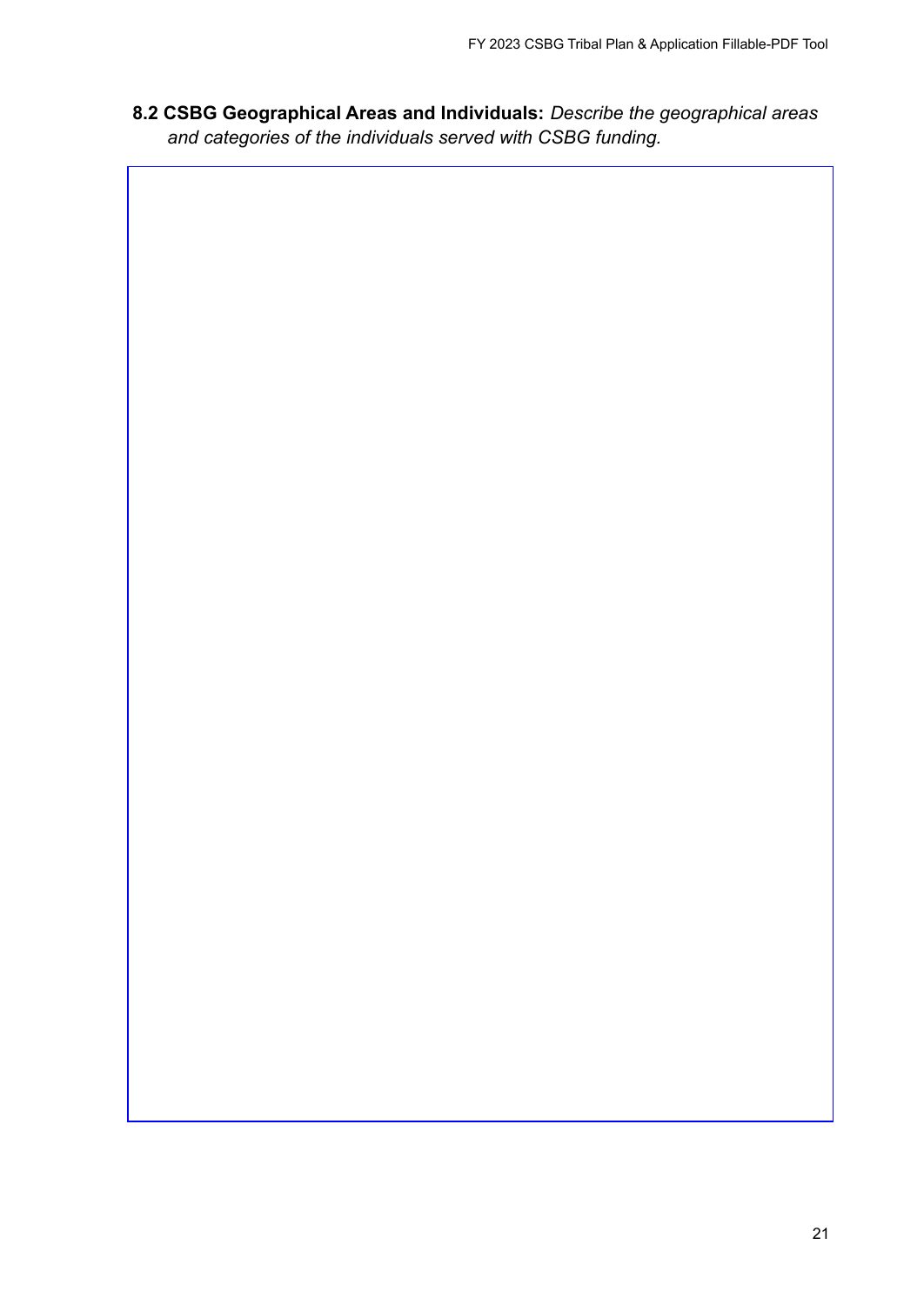**8.3 Method & Criteria for Distribution of Funds:** *Describe the criteria and method used for distribution of funds.*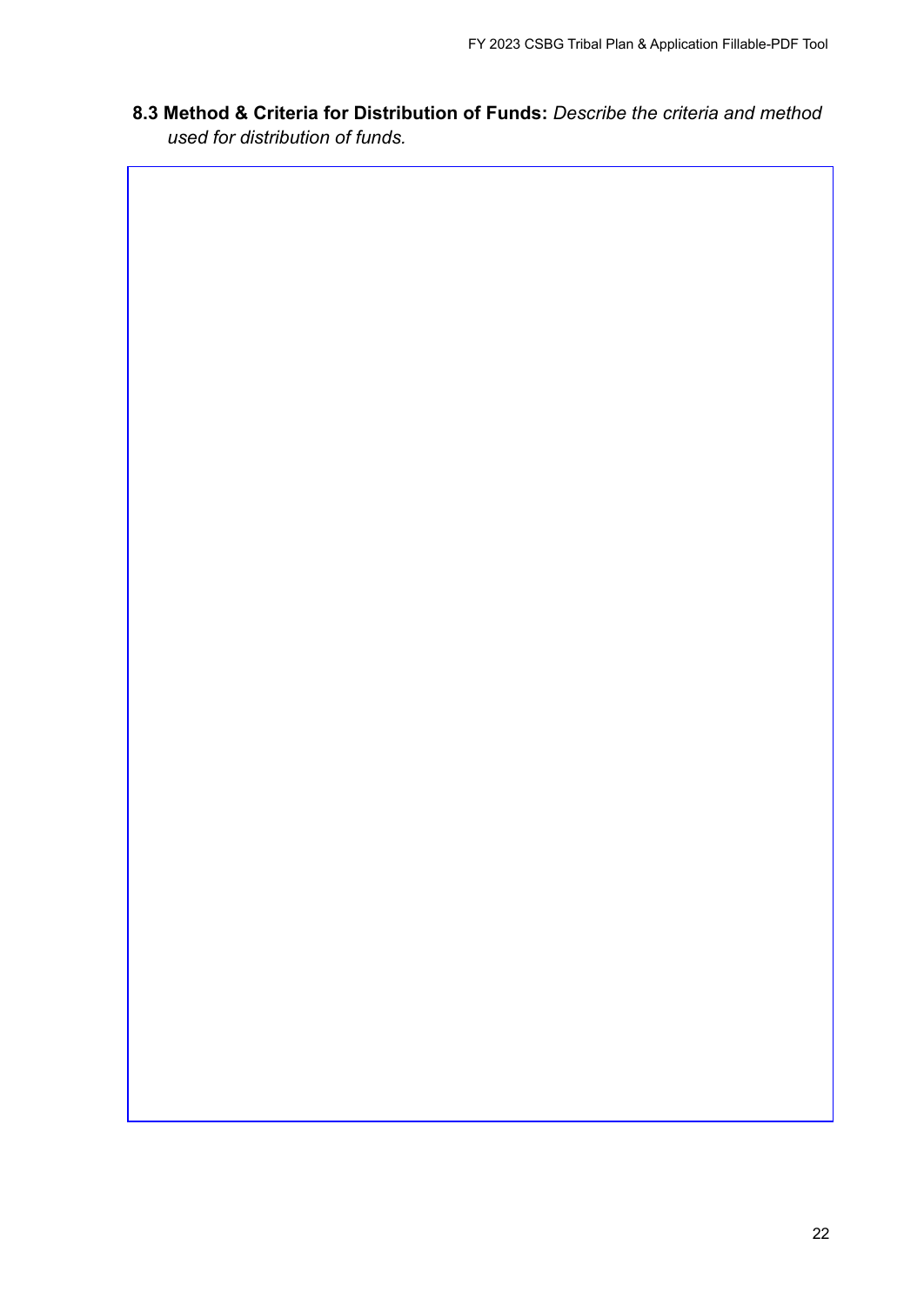- **8.4 Purpose of Funds:** *Describe the activities supported with CSBG program funds for core services, including activities that will address at least one of the following three areas (8.4.a, 8.4.b, and 8.4.c, as applicable)*
	- **8.4.a Assisting low-income families and individuals in: (i.) removing obstacles that block the achievement of self-sufficiency; (ii.) secure and retain meaningful employment; (iii.) attain adequate literacy and education; (iv.) make better use of available income; (v.) obtain and maintain adequate housing; (vi.) obtain emergency assistance; and/or (vii.) achieve greater participation in the affairs of the communities.**

*Provide a description of how funds will be used to assist low-income families/individuals. (If these types of services or activities are not to be provided, indicate "Not Applicable" below.)*

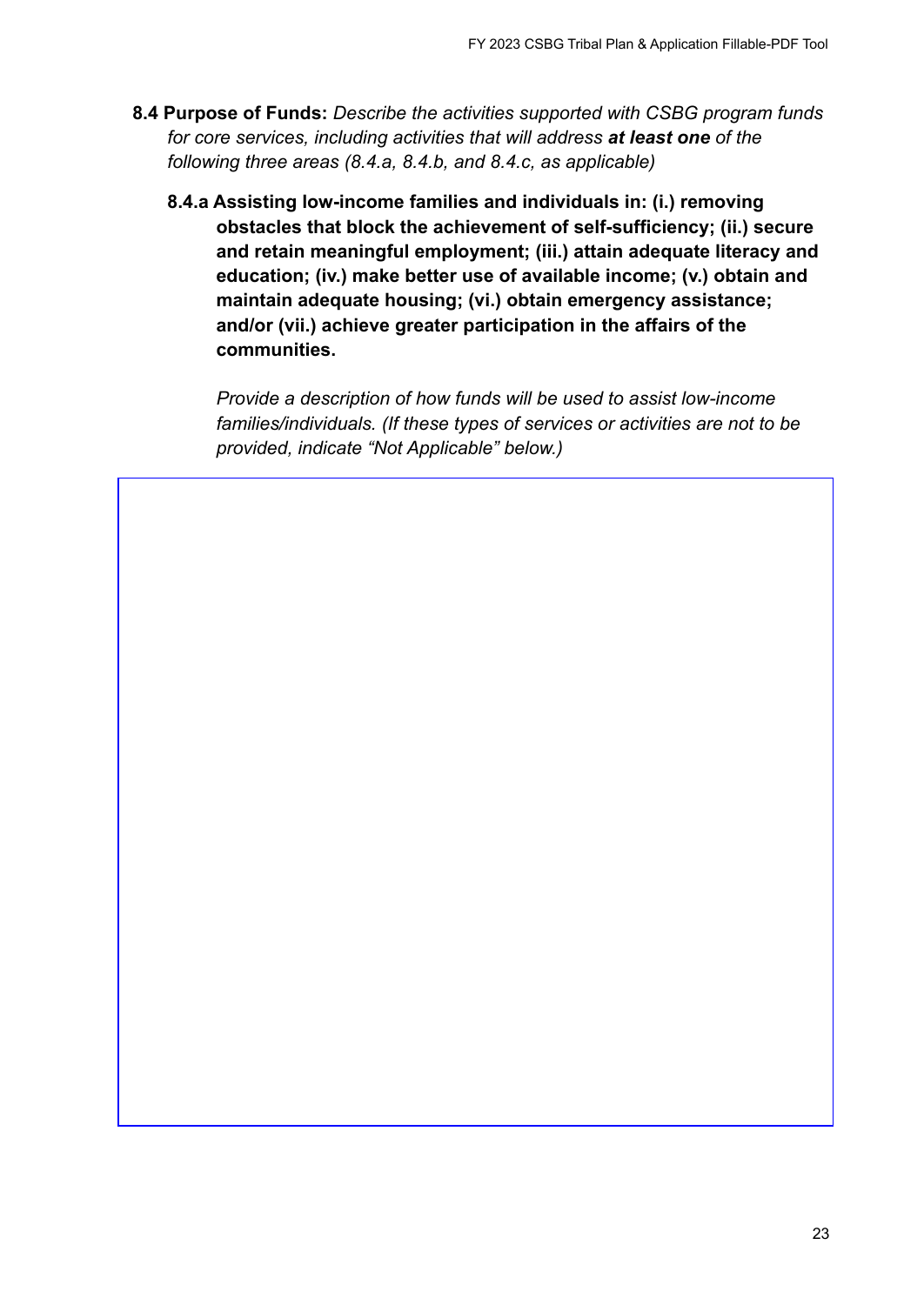## **8.4.b Addressing the needs of youth in low-income communities through youth development programs.**

*Provide a description of how funds will be used to address the needs of youth in low-income communities. (If these types of services or activities are not to be provided, indicate "Not Applicable" below.)*

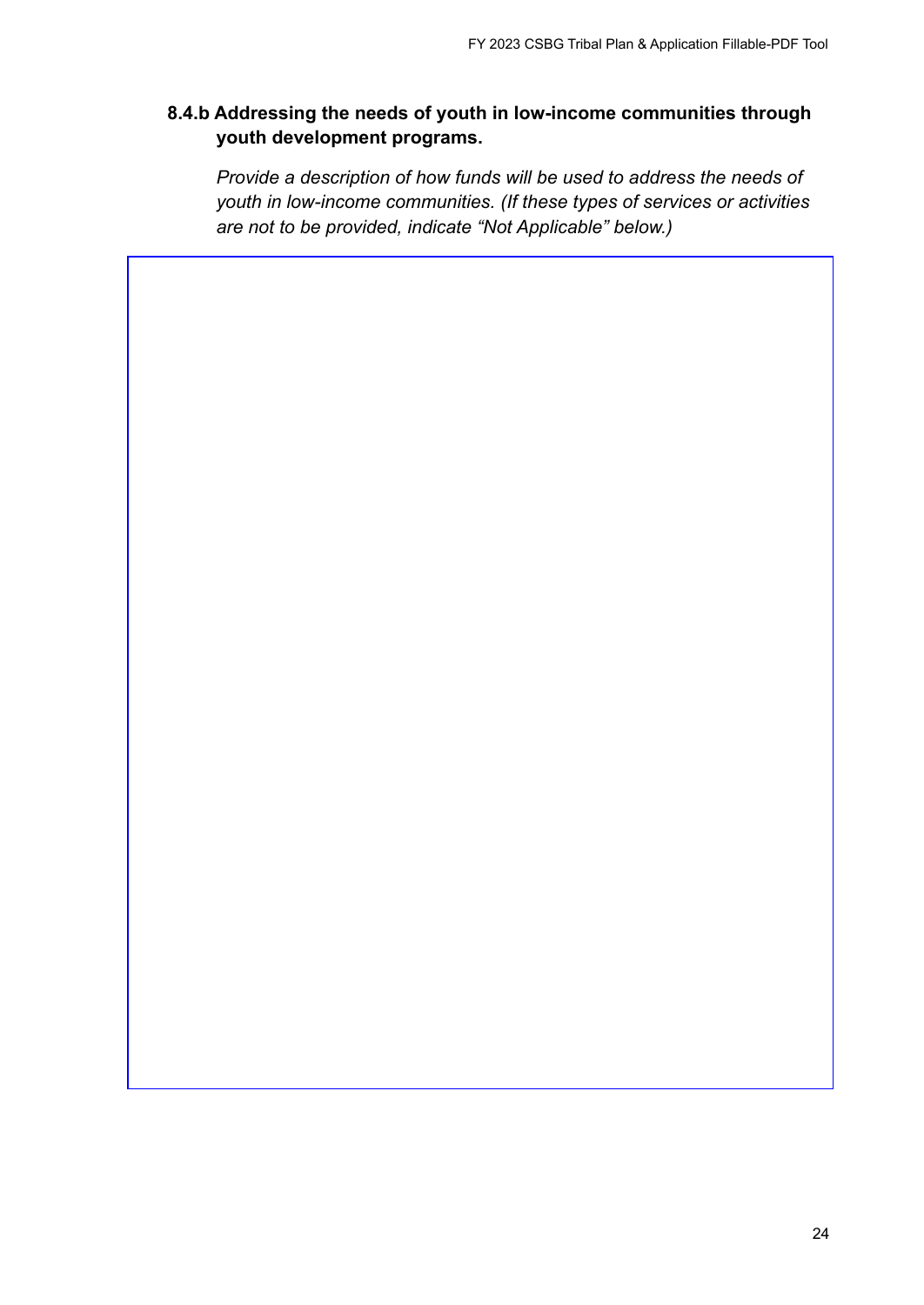## **8.4.c Making more effective use of, and coordinating with, other programs related to the purposes of the CSBG Act**.

*Provide a description of how funds will be used to leverage or coordinate with other programs communities related to the purpose of the CSBG Act. (If these types of services or activities are not to be provided, indicate "Not Applicable" below.)*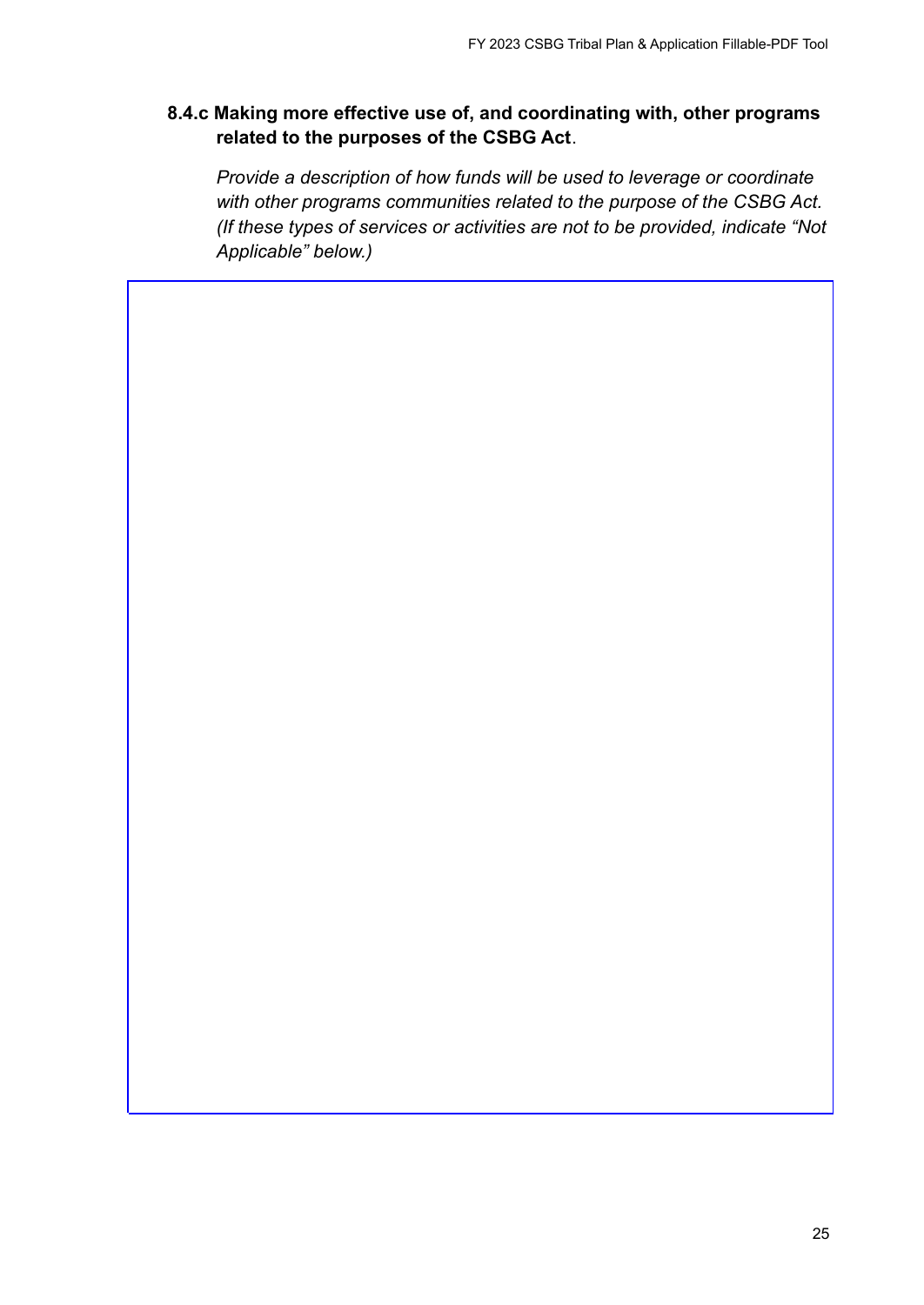**8.5 Linkages to fill service gaps:** *Provide a description of how funds will be used to develop linkages to fill identified gaps in services. For example, through the provision of information, referrals, case management, and follow up consultations.*

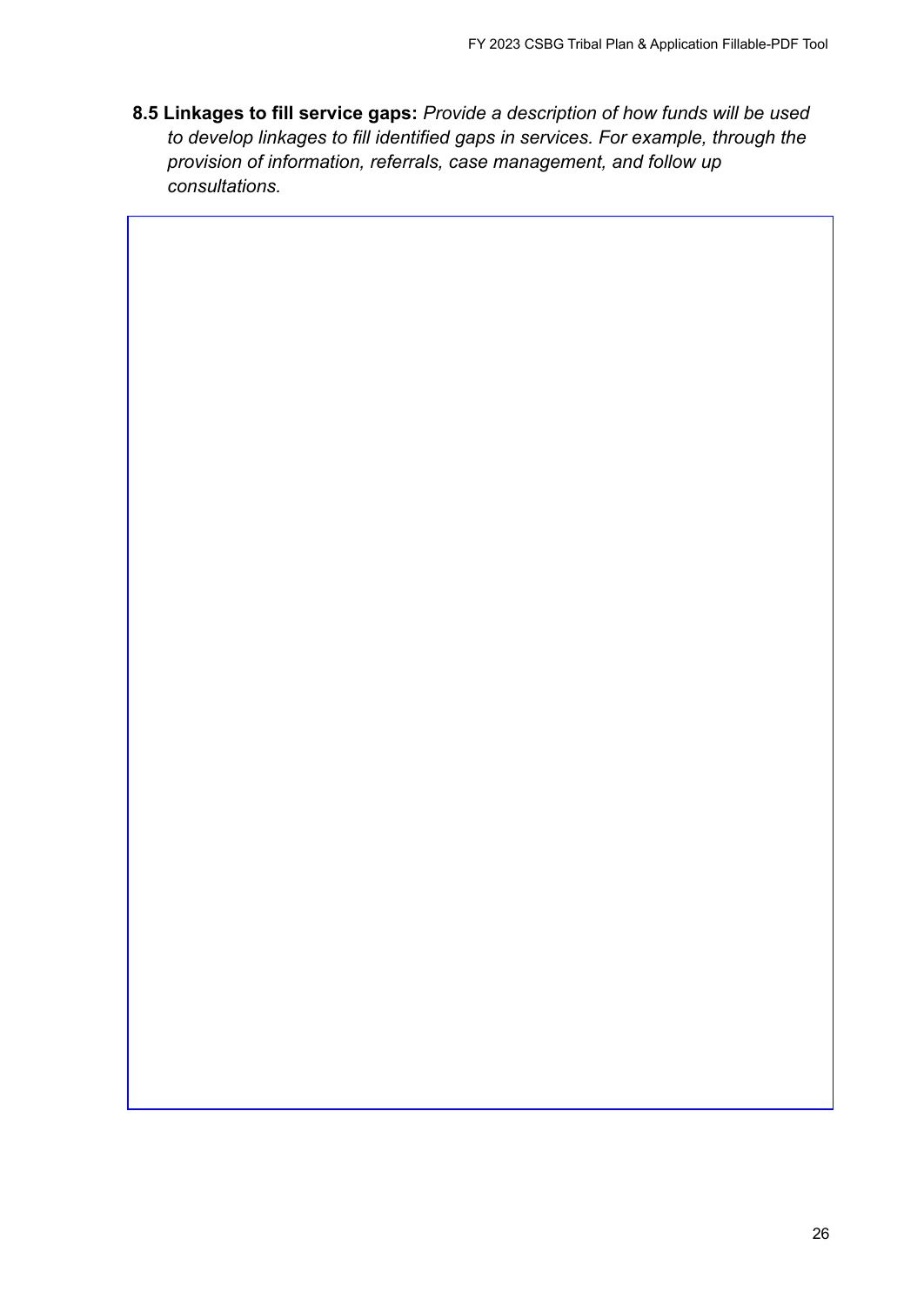**8.6 Public-private resource coordination:** *Provide a description of how funds will be used to support the coordination of private resources in addition to public resources.*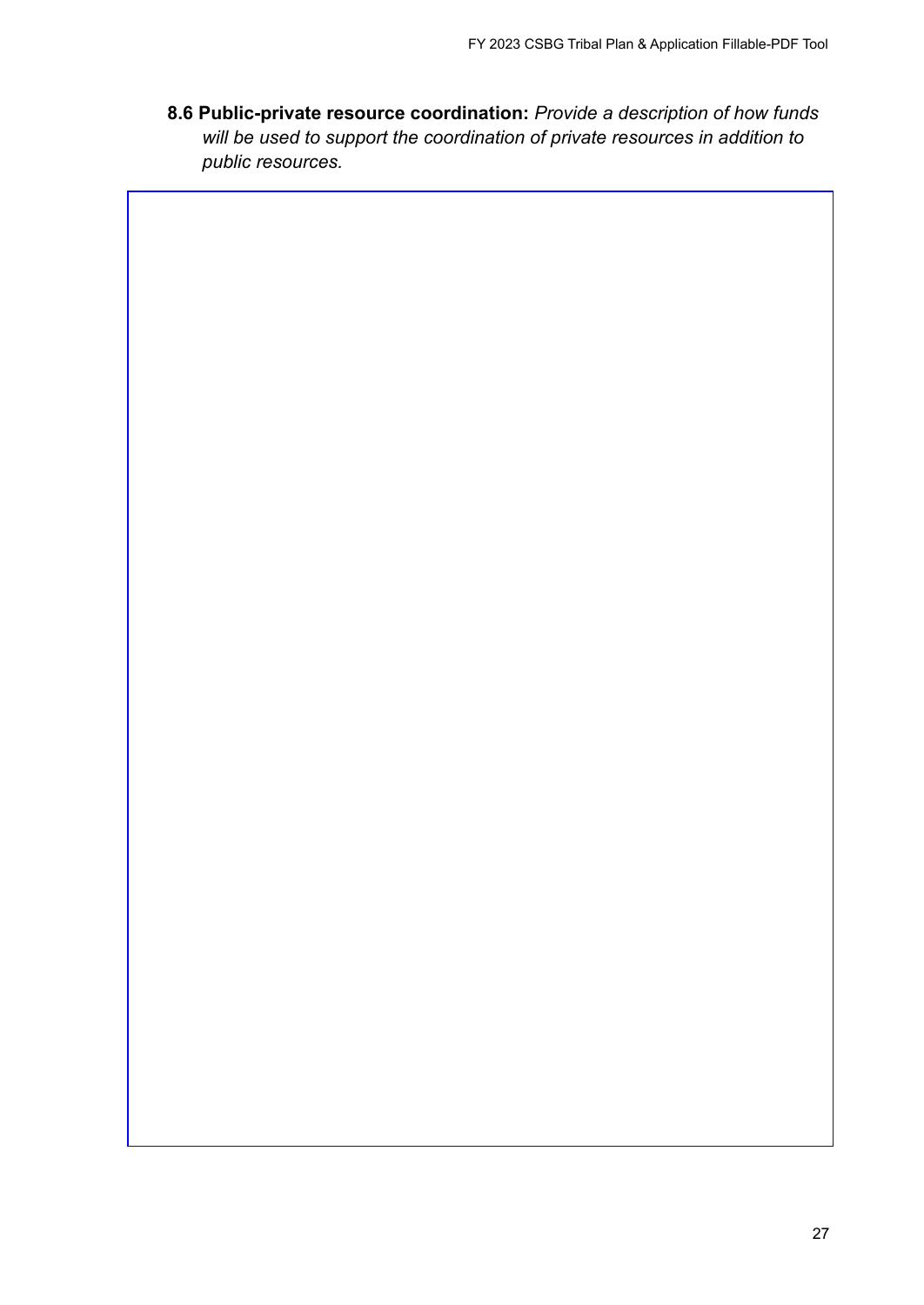**8.7 Innovative community and neighborhood-based initiatives:** *Provide a description of how funds will be used to support innovative and neighborhood-based initiatives.*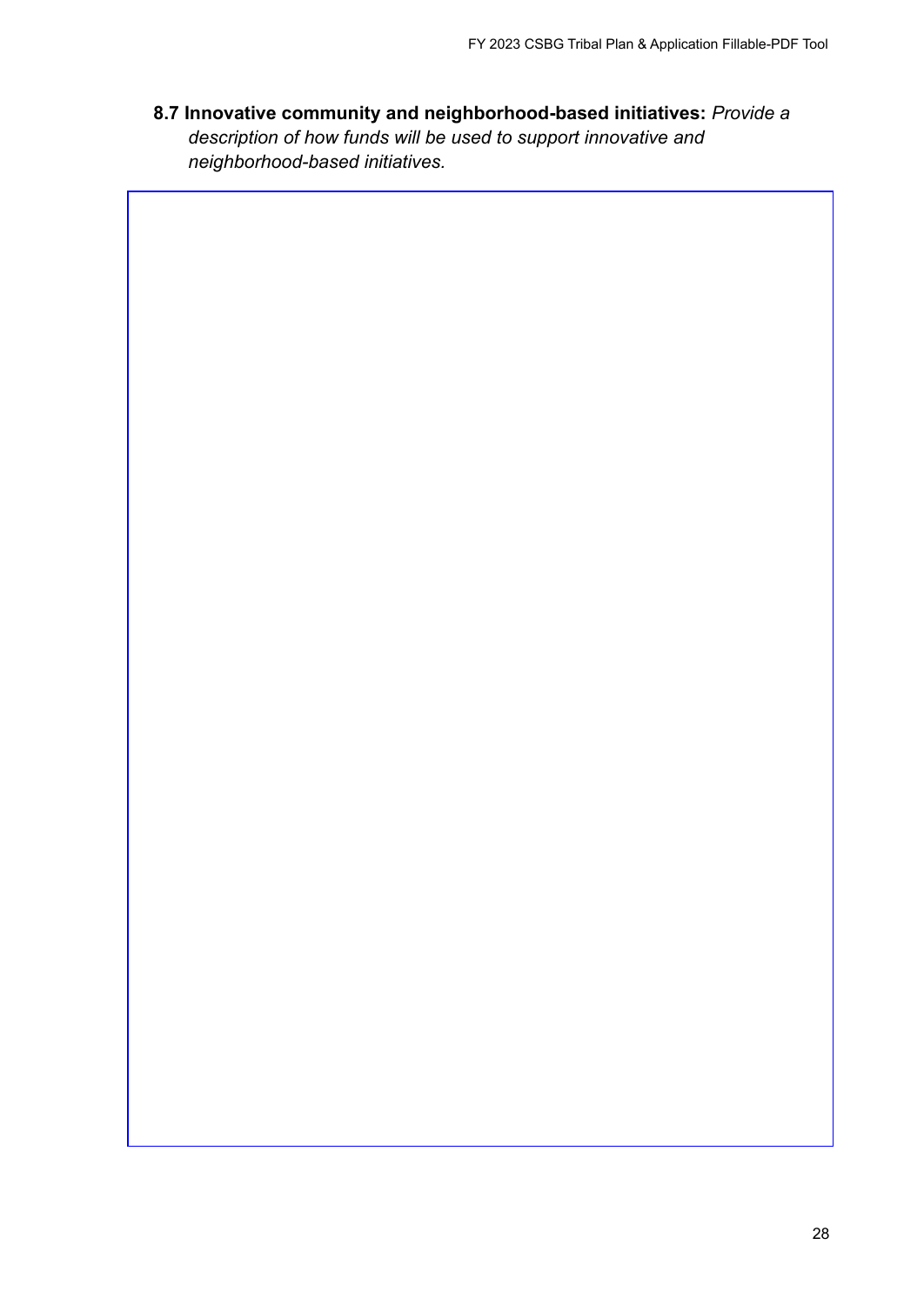**8.8 Plan for the provision of emergency services:** *Provide a description of how funds will be used to support emergency services, including emergency food-related services. (Optional description. If a description of the plan for emergency services is not being provided, indicate "No description" below.)*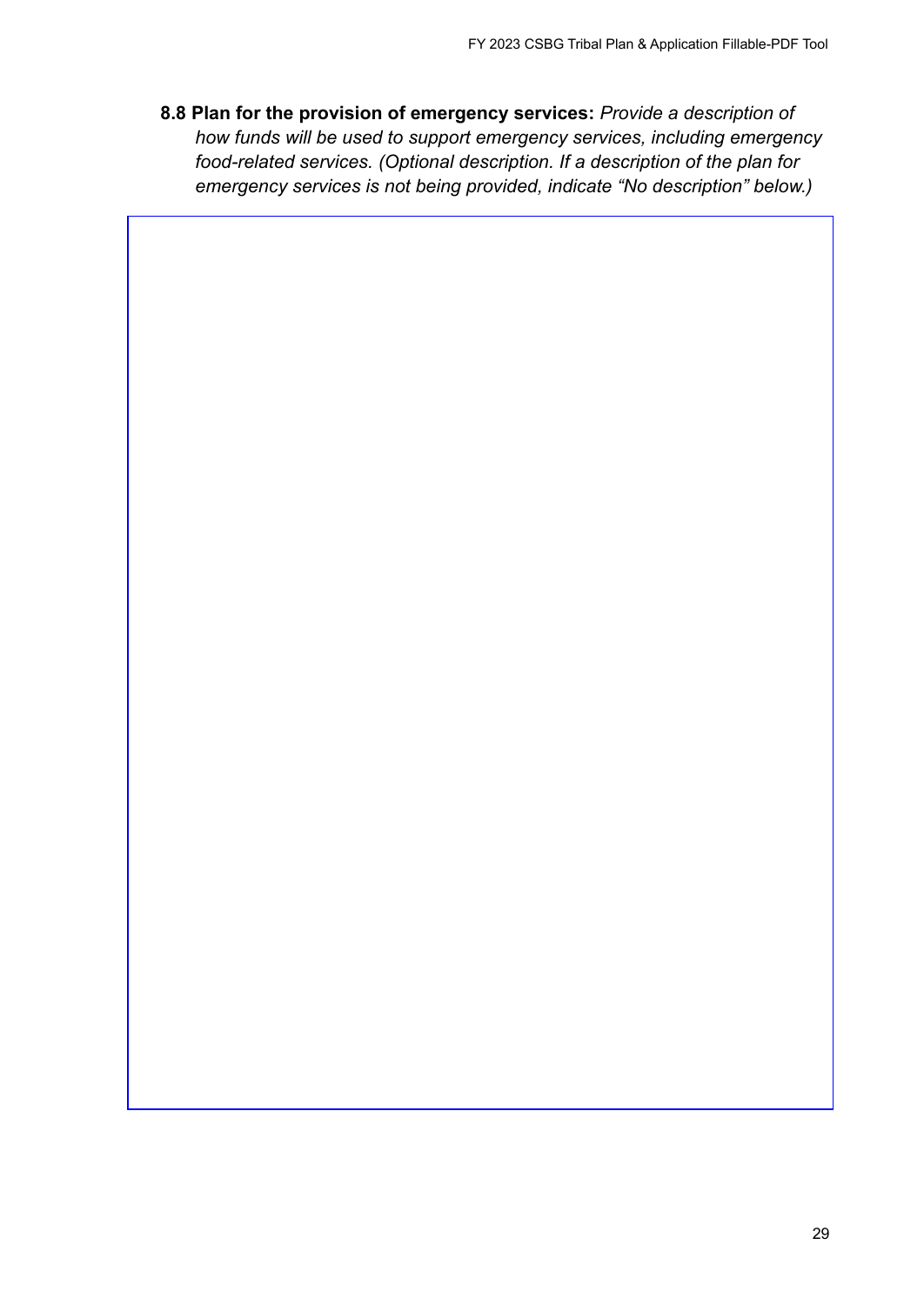**8.9 Performance management and accountability system:** *Provide a description of the performance management and accountability system to be used to assess progress toward the CSBG goals and objectives. (Optional description. If a description of the performance management and accountability system is not being provided, indicate "No description" below.)*

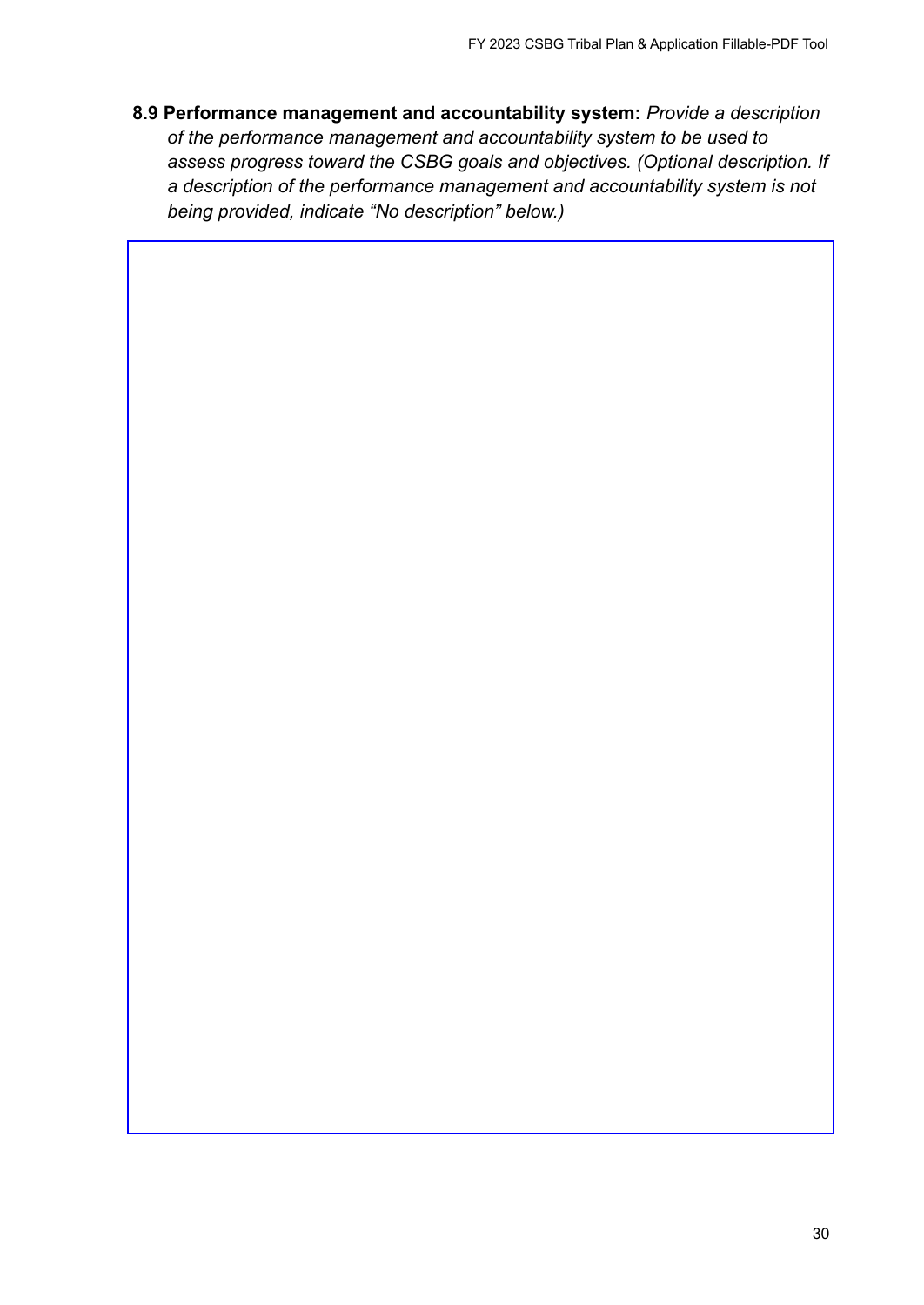### **Section 9 - Federal Certifications**

**Federal Certifications:** *Below are each of the four required Federal Certifications. At the end of each certification, provide the Authorized Tribal Official's signature to affirm compliance with the certifications, if required.*

#### *Reminders:*

- ➢ *Wait until the entire CSBG Plan is fully complete before adding signatures.*
- ➢ *Federal certification signatures are authorized for up to two years unless there is a change in the Authorized Official for the Tribe or Tribal Organization.*
- ➢ *For the Certification Regarding Drug-Free Workplace Requirements, a physical address for site(s) of performance (not a P.O. box number) must be provided.*

#### **9.1 Certification Regarding Lobbying:**

Certification for Contracts, Grants, Loans, and Cooperative Agreements –

The undersigned certifies, to the best of his or her knowledge and belief, that:

(1) No Federal appropriated funds have been paid or will be paid, by or on behalf of the undersigned, to any person for influencing or attempting to influence an officer or employee of an agency, a Member of Congress, an officer or employee of Congress, or an employee of a Member of Congress in connection with the awarding of any Federal contract, the making of any Federal grant, the making of any Federal loan, the entering into of any cooperative agreement, and the extension, continuation, renewal, amendment, or modification of any Federal contract, grant, loan, or cooperative agreement.

(2) If any funds other than Federal appropriated funds have been paid or will be paid to any person for influencing or attempting to influence an officer or employee of any agency, a Member of Congress, an officer or employee of Congress or an employee of a Member of Congress in connection with this Federal contract, grant, loan, or cooperative agreement, the undersigned shall complete and submit Standard Form-LLL, "Disclosure Form to Report Lobbying," in accordance with its instructions.

(3) The undersigned shall require that the language of this certification be included in the award documents for all subawards at all tiers (including subcontracts, subgrants, and contracts under grants, loans, and cooperative agreements) and that all subrecipients shall certify and disclose accordingly. This certification is a material representation of fact upon which reliance was placed when this transaction was made or entered into. Submission of this certification is a prerequisite for making or entering into this transaction imposed by section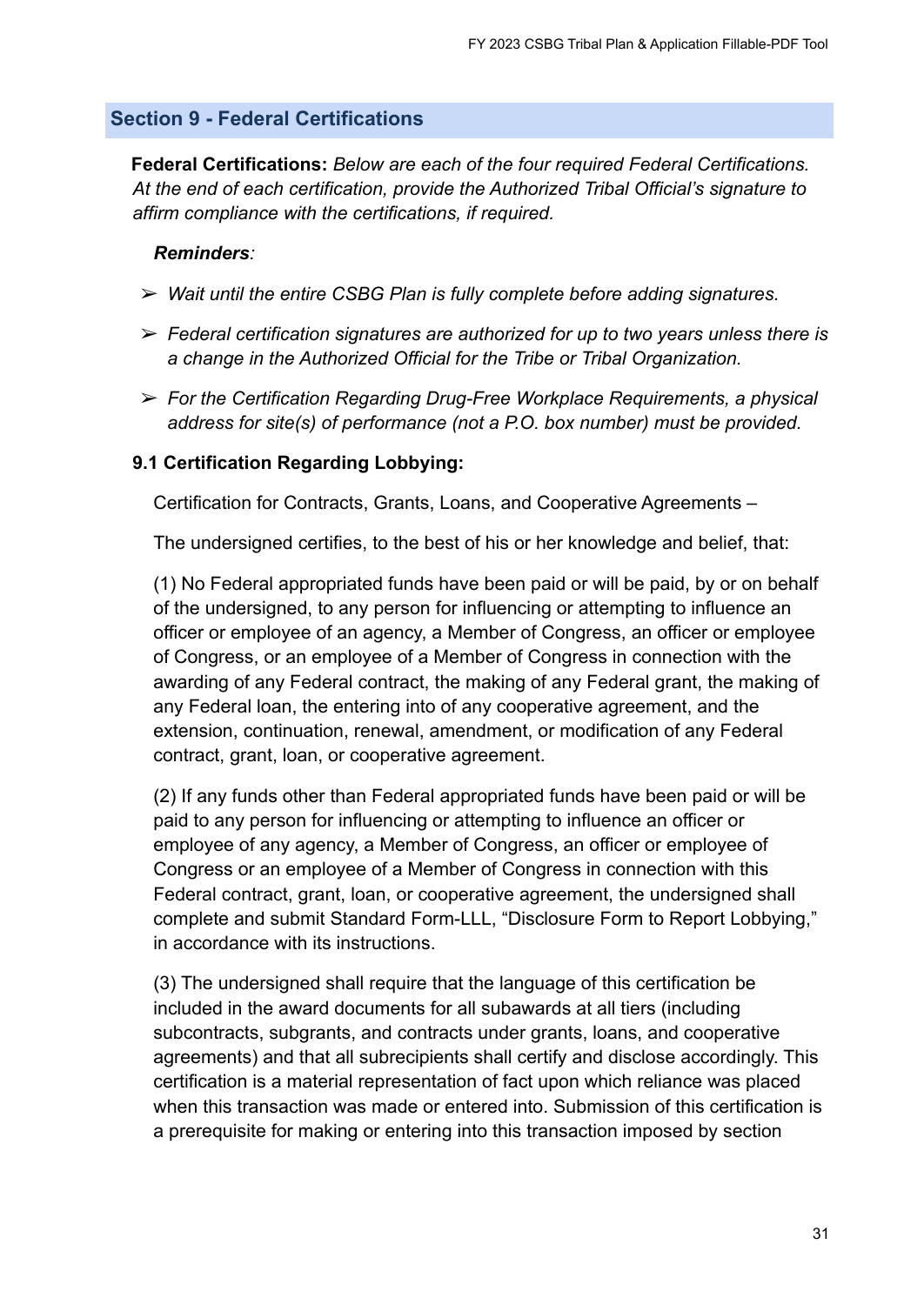1352, title 31, U.S. Code. Any person who fails to file the required certification shall be subject to a civil penalty of not less than \$10,000 and not more than \$100,000 for each such failure.

#### *Statement for Loan Guarantees and Loan Insurance:*

The undersigned states, to the best of his or her knowledge and belief, that: If any funds have been paid or will be paid to any person for influencing or attempting to influence an officer or employee of any agency, a Member of Congress, an officer or employee of Congress, or an employee of a Member of Congress in connection with this commitment providing for the United States to insure or guarantee a loan, the undersigned shall complete and submit Standard Form-LLL, "Disclosure Form to Report Lobbying," in accordance with its instructions. Submission of this statement is a prerequisite for making or entering into this transaction imposed by section 1352, title 31, U.S. Code. Any person who fails to file the required statement shall be subject to a civil penalty of not less than \$10,000 and not more than \$100,000 for each such failure.

## **9.1.a Authorized Tribal Official Signature:**

#### *Reminders:*

- ➢ *Wait until the entire CSBG Plan is fully complete before adding signatures.*
- ➢ *CSBG Assurances signatures are authorized for up to two years unless there is a change in the Authorized Official for the Tribe or Tribal Organization.*

I hereby affirm that the Tribe or Tribal Organization will ensure compliance with the certification above.

## **9.1.a.i Name of Tribe or Tribal Organization:**

#### **9.1.a.ii Authorized Tribal Official Name:**

## **9.1.a.iii Authorized Tribal Official Signature:**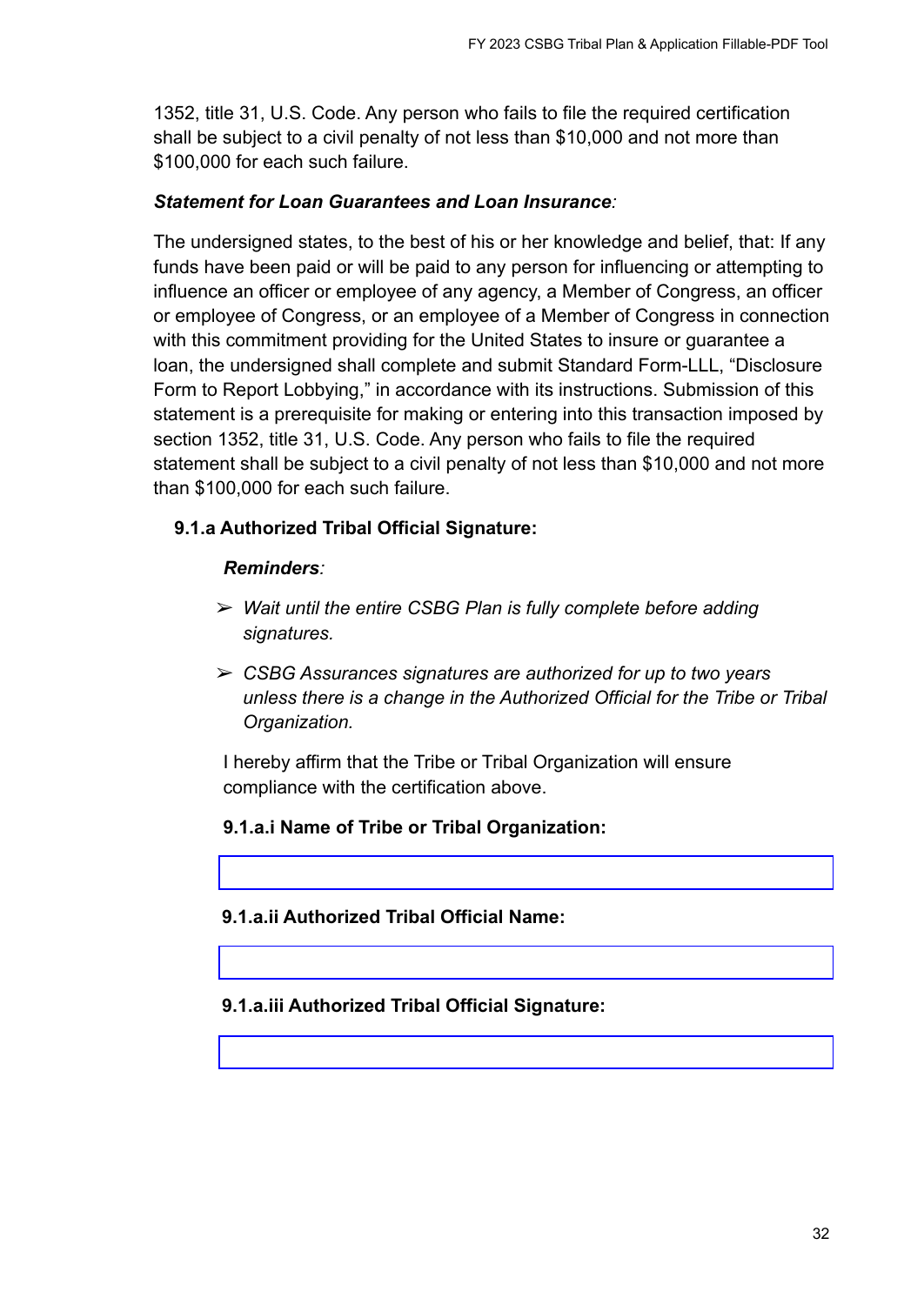#### **9.2 Certification Regarding Drug-Free Workplace Requirements**

This certification is required by the regulations implementing the Drug-Free Workplace Act of 1988: 45 CFR Part 76, Subpart, F. Sections 76.630(c) and (d)(2) and 76.645 (a)(1) and (b) provide that a Federal agency may designate a central receipt point for STATE-WIDE AND STATE AGENCY-WIDE certifications, and for notification of criminal drug convictions. For the Department of Health and Human Services, the central point is: Division of Grants Management and Oversight, Office of Management and Acquisition, Department of Health and Human Services, Room 517-D, 200 Independence Avenue, SW Washington, DC 20201.

Instructions for certifications:

(1) By signing and/or submitting this application or grant agreement, the grant recipient is providing the certification set out below.

(2) The certification set out below is a material representation of fact upon which reliance is placed when the agency awards the grant. If it is later determined that the grant recipient knowingly rendered a false certification, or otherwise violates the requirements of the Drug-Free Workplace Act, the agency, in addition to any other remedies available to the Federal Government, may take action authorized under the Drug-Free Workplace Act.

(3) For grant recipients other than individuals, Alternate I applies.

(4) For grant recipients who are individuals, Alternate II applies.

(5) Workplaces under grants, for grant recipients other than individuals, need to be identified on the certification. If known, they may be identified in the grant application. If the grant recipient does not identify the workplaces at the time of application, or upon award, if there is no application, the grant recipient must keep the identity of the workplace(s) on file in its office and make the information available for Federal inspection. Failure to identify all known workplaces constitutes a violation of the grantrecipient's drug-free workplace requirements.

(6) Workplace identifications must include the actual address of buildings (or parts of buildings) or other sites where work under the grant takes place. Categorical descriptions may be used (e.g., all vehicles of a mass transit authority or State highway department while in operation, State employees in each local unemployment office, performers in concert halls or radio studios).

(7) If the workplace identified to the agency changes during the performance of the grant, the grant recipient shall inform the agency of the change(s), if it previously identified the workplaces in question (see paragraph five).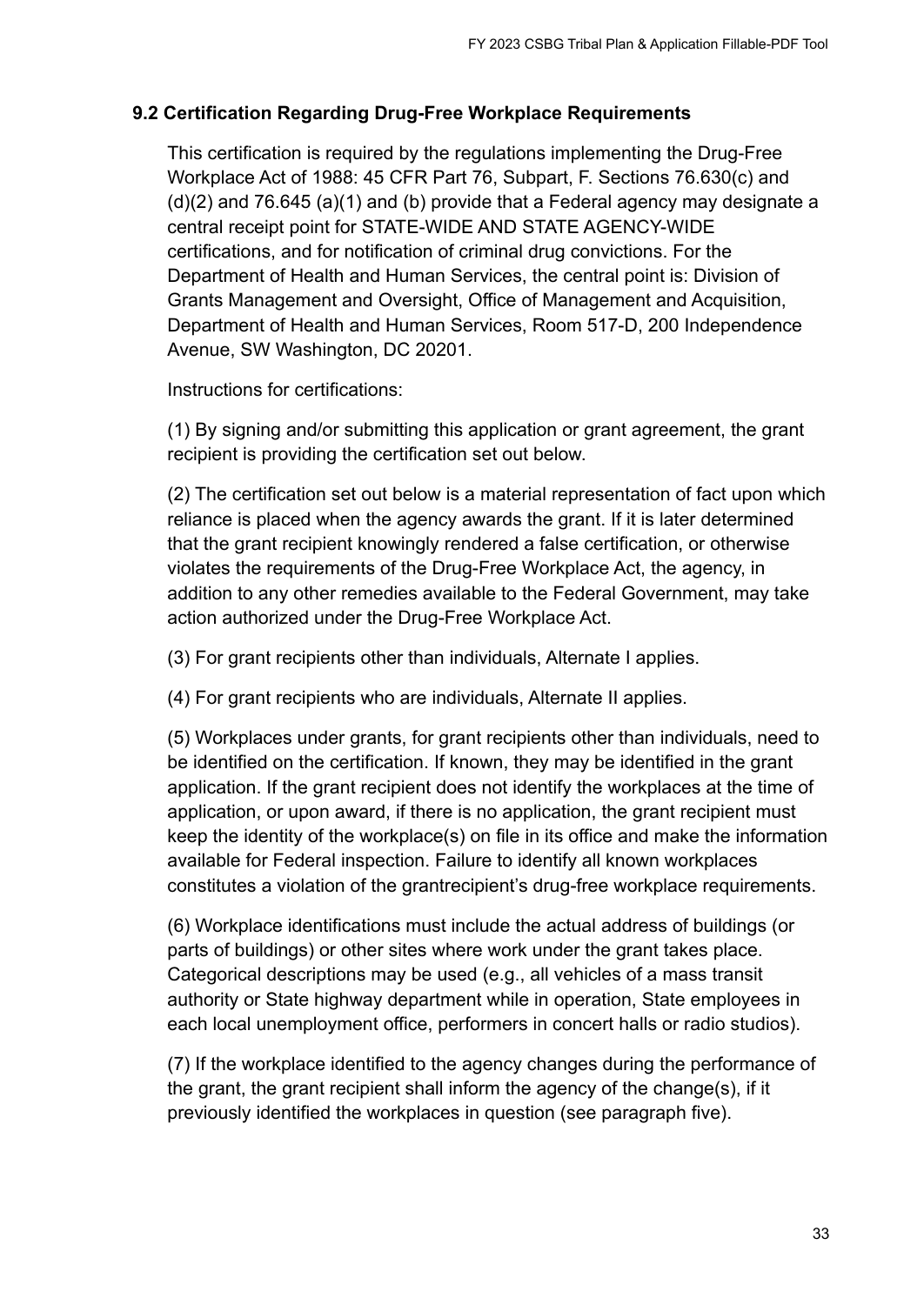(8) Definitions of terms in the Nonprocurement Suspension and Debarment common rule and Drug-Free Workplace common rule apply to this certification. Grant recipients attention is called, in particular, to the following definitions from these rules:

*Controlled substance* means a controlled substance in Schedules I through V of the Controlled Substances Act (21 U.S.C. 812) and as further defined by regulation (21 CFR 1308.11 through 1308.15);

*Conviction* means a finding of guilt (including a plea of nolo contendere) or imposition of sentence, or both, by any judicial body charged with the responsibility to determine violations of the Federal or State criminal drug statutes;

*Criminal drug statute* means a Federal or non-Federal criminal statute involving the manufacture, distribution, dispensing, use, or possession of any controlled substance;

*Employee* means the employee of a grant recipient directly engaged in the performance of work under a grant, including: (i) All direct charge employees; (ii) All indirect charge employees unless their impact or involvement is insignificant to the performance of the grant; and, (iii) Temporary personnel and consultants who are directly engaged in the performance of work under the grant and who are on the grant recipient's payroll. This definition does not include workers not on the payroll of the grant recipient (e.g., volunteers, even if used to meet a matching requirement; consultants or independent contractors not on the grant recipient's payroll; or employees of subrecipients or subcontractors in covered workplaces).

## *Certification Regarding Drug-Free Workplace Requirements*

Alternate I. (Grant Recipients Other Than Individuals)

The grant recipient certifies that it will or will continue to provide a drug-free workplace by:

(a) Publishing a statement notifying employees that the unlawful manufacture, distribution, dispensing, possession, or use of a controlled substance is prohibited in the grant recipient's workplace and specifying the actions that will be taken against employees for violation of such prohibition;

(b) Establishing an ongoing drug-free awareness program to inform employees about:

(1) The dangers of drug abuse in the workplace;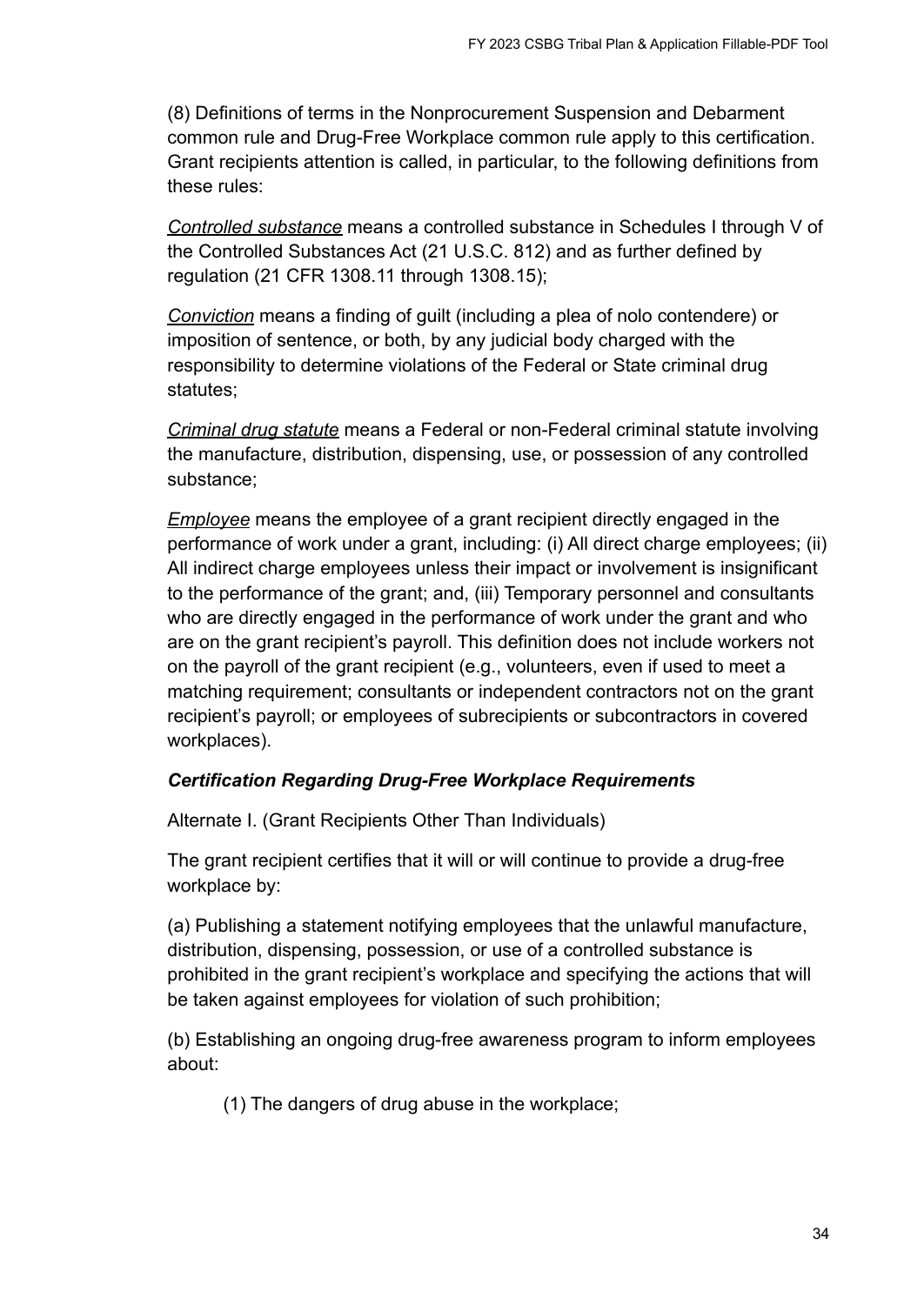(2) The grant recipient's policy of maintaining a drug-free workplace;

(3) Any available drug counseling, rehabilitation, and employee assistance programs; and

(4) The penalties that may be imposed upon employees for drug abuse violations occurring in the workplace;

(c) Making it a requirement that each employee to be engaged in the performance of the grant be given a copy of the statement required by paragraph (a);

(d) Notifying the employee in the statement required by paragraph (a) that, as a condition of employment under the grant, the employee will:

(1) Abide by the terms of the statement; and

(2) Notify the employer in writing of his or her conviction for a violation of a criminal drug statute occurring in the workplace no later than five calendar days after such conviction;

(e) Notifying the agency in writing, within 10 calendar days after receiving notice under paragraph (d)(2) from an employee or otherwise receiving actual notice of such conviction. Employers of convicted employees must provide notice, including position title, to every grant officer or other designee on whose grant activity the convicted employee was working, unless the Federal agency has designated a central point for the receipt of such notices. Notice shall include the identification number(s) of each affected grant;

(f) Taking one of the following actions, within 30 calendar days of receiving notice under paragraph (d)(2), with respect to any employee who is so convicted:

(1) Taking appropriate personnel action against such an employee, up to and including termination, consistent with the requirements of the Rehabilitation Act of 1973, as amended; or

(2) Requiring such employee to participate satisfactorily in a drug abuse assistance or rehabilitation program approved for such purposes by a Federal, State, or local health, law enforcement, or other appropriate agency;

(g) Making a good faith effort to continue to maintain a drug-free workplace through implementation of paragraphs (a), (b), (c), (d), (e) and (f).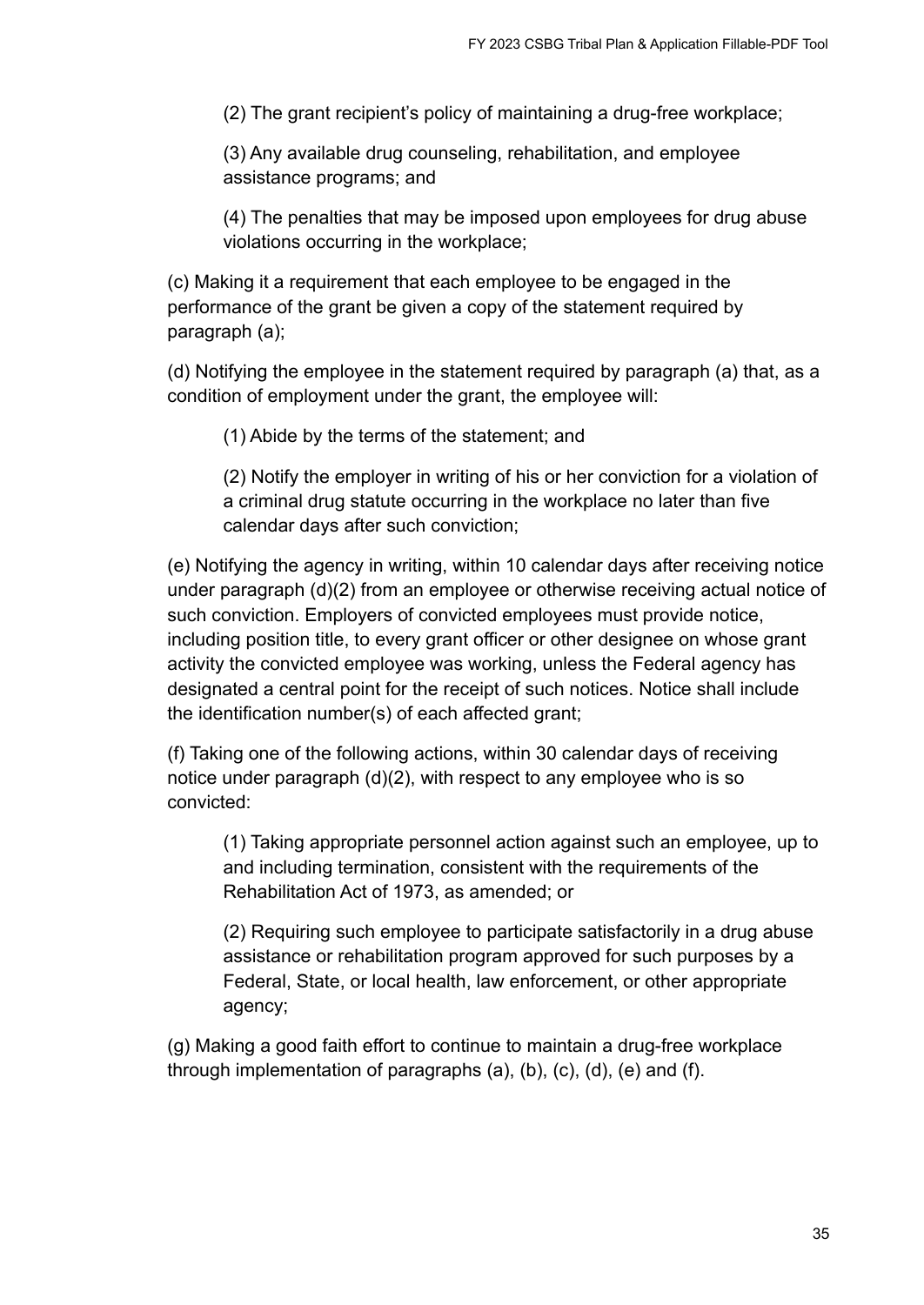The grant recipient may insert in the space provided below the site(s) for the performance of work done in connection with the specific grant:

### **9.2.a Place of Performance (street, city, county, state, zip code)**

Check if there are workplaces on file that are not identified here. Alternate II. (Grant recipients Who Are Individuals)

(a) The grant recipient certifies that, as a condition of the grant, he or she will not engage in the unlawful manufacture, distribution, dispensing, possession, or use of a controlled substance in conducting any activity with the grant;

(b) If convicted of a criminal drug offense resulting from a violation occurring during the conduct of any grant activity, he or she will report the conviction, in writing, within 10 calendar days of the conviction, to every grant officer or other designee, unless the Federal agency designates a central point for the receipt of such notices. When notice is made to such a central point, it shall include the identification number(s) of each affected grant.

[55 FR 21690, 21702, May 25, 1990]

#### **9.2.b Authorized Tribal Official Signature:**

#### *Reminders:*

- ➢ *Wait until the entire CSBG Plan is fully complete before adding signatures.*
- ➢ *CSBG Assurances signatures are authorized for up to two years unless there is a change in the Authorized Official for the Tribe or Tribal Organization.*

I hereby affirm that the Tribe or Tribal Organization will ensure compliance with the certification above.



#### **9.2.b.ii Authorized Tribal Official Name:**

#### **9.2.b.iii Authorized Tribal Official Signature:**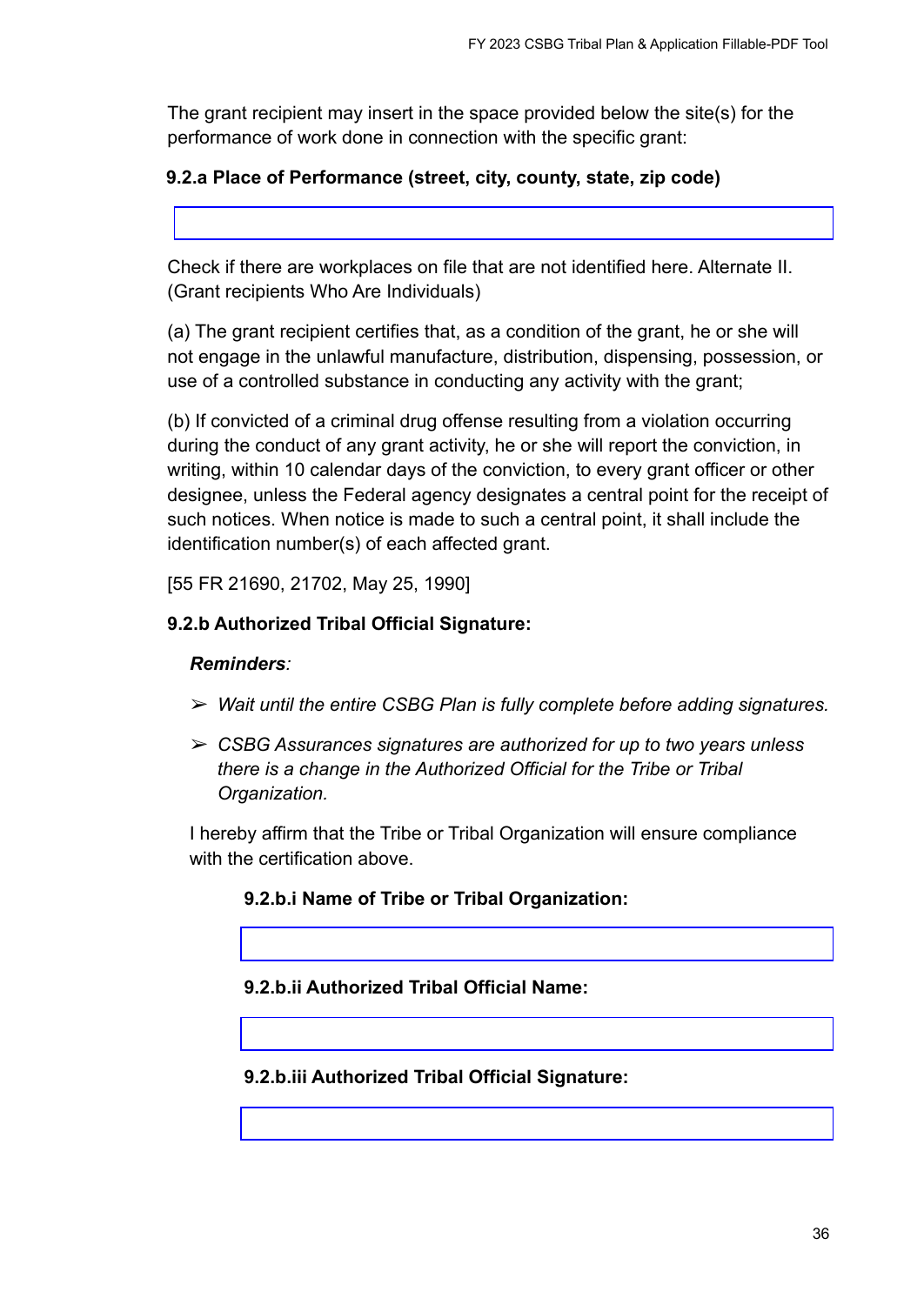### **9.3 Certification Regarding Debarment, Suspension, and Other Responsibility Matters**

Certification Regarding Debarment, Suspension, and Other Responsibility Matters - Primary Covered Transactions

Instructions for Certification:

- (1) By signing and submitting this proposal, the prospective primary participant is providing the certification set out below.
- (2) The inability of a person to provide the certification required below will not necessarily result in denial of participation in this covered transaction. The prospective participant shall submit an explanation of why it cannot provide the certification set out below. The certification or explanation will be considered in connection with the department or agency's determination whether to enter into this transaction. However, failure of the prospective primary participant to furnish a certification or an explanation shall disqualify such person from participation in this transaction.
- (3) The certification in this clause is a material representation of fact upon which reliance was placed when the department or agency determined to enter into this transaction. If it is later determined that the prospective primary participant knowingly rendered an erroneous certification, in addition to other remedies available to the Federal Government, the department or agency may terminate this transaction for cause or default.
- (4) The prospective primary participant shall provide immediate written notice to the department or agency to which this proposal is submitted if at any time the prospective primary participant learns that its certification was erroneous when submitted or has become erroneous by reason of changed circumstances.
- (5) The terms covered transaction, debarred, suspended, ineligible, lower tier covered transaction, participant, person, primary covered transaction, principal, proposal, and voluntarily excluded, as used in this clause, have the meanings set out in the Definitions and Coverage sections of the rules implementing Executive Order 12549. You may contact the department or agency to which this proposal is being submitted for assistance in obtaining a copy of those regulations.
- (6) The prospective primary participant agrees by submitting this proposal that, should the proposed covered transaction be entered into, it shall not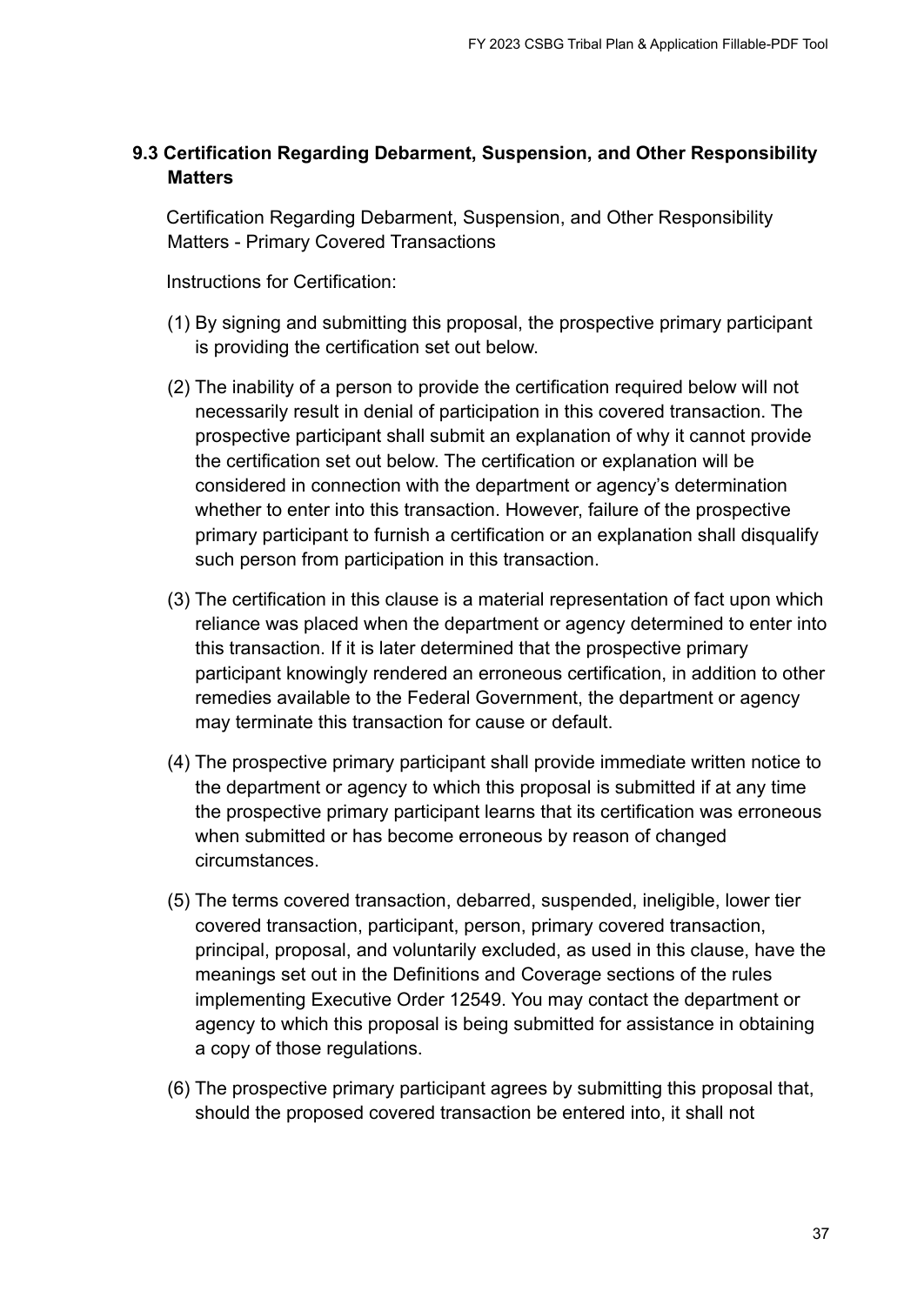knowingly enter into any lower tier covered transaction with a person who is proposed for debarment under 48 CFR part 9, subpart 9.4, debarred, suspended, declared ineligible, or voluntarily excluded from participation in this covered transaction, unless authorized by the department or agency entering into this transaction.

- (7) The prospective primary participant further agrees by submitting this proposal that it will include the clause titled "Certification Regarding Debarment, Suspension, Ineligibility and Voluntary Exclusive-Lower Tier Covered Transaction," provided by the department or agency entering into this covered transaction, without modification, in all lower tier covered transactions and in all solicitations for lower tier covered transactions.
- (8) A participant in a covered transaction may rely upon a certification of a prospective participant in a lower tier covered transaction that is not proposed for debarment under 48 CFR part 9, subpart 9.4, debarred, suspended, ineligible, or voluntarily excluded from the covered transaction, unless it knows that the certification is erroneous. A participant may decide the method and frequency by which it determines the eligibility of its principals. Each participant may, but is not required to, check the List of Parties Excluded from Federal Procurement and Nonprocurement Programs.
- (9) Nothing contained in the foregoing shall be construed to require establishment of a system of records in order to render in good faith the certification required by this clause. The knowledge and information of a participant is not required to exceed that which is normally possessed by a prudent person in the ordinary course of business dealings.
- (10) Except for transactions authorized under paragraph 6 of these instructions, if a participant in a covered transaction knowingly enters into a lower tier covered transaction with a person who is proposed for debarment under 48 CFR part 9, subpart 9.4, suspended, debarred, ineligible, or voluntarily excluded from participation in this transaction, in addition to other remedies available to the Federal Government, the department or agency may terminate this transaction for cause or default.

\*\*\*\*\*\*\*\*\*\*\*\*

*Certification Regarding Debarment, Suspension, and Other Responsibility Matters - - Primary Covered Transactions*

(1) The prospective primary participant certifies to the best of its knowledge and belief, that it and its principals: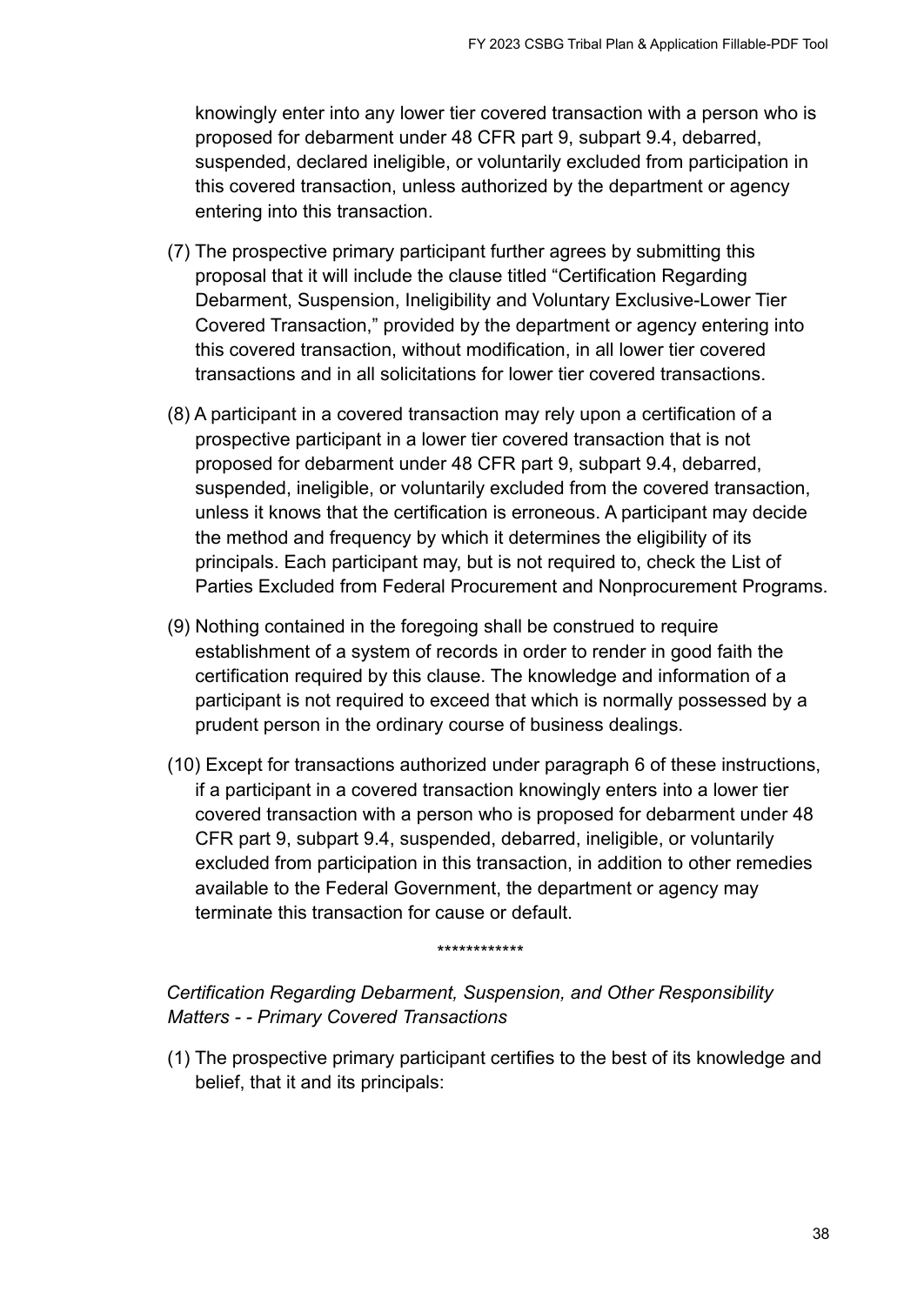- (a) Are not presently debarred, suspended, proposed for debarment, declared ineligible, or voluntarily excluded by any Federal department or agency;
- (b) Have not within a three-year period preceding this proposal been convicted of or had a civil judgment rendered against them for commission of fraud or a criminal offense in connection with obtaining, attempting to obtain, or performing a public (Federal, State or local) transaction or contract under a public transaction; violation of Federal or State antitrust statutes or commission of embezzlement, theft, forgery, bribery, falsification or destruction of records, making false statements, or receiving stolen property;
- (c) Are not presently indicted for or otherwise criminally or civilly charged by a governmental entity (Federal, State or local) with commission of any of the offenses enumerated in paragraph (1)(b) of this certification; and
- (d) Have not within a three-year period preceding this application/proposal had one or more public transactions (Federal, State or local) terminated for cause or default.
- (2) Where the prospective primary participant is unable to certify to any of the statements in this certification, such prospective participant shall attach an explanation to this proposal.

Certification Regarding Debarment, Suspension, and Other Responsibility Matters – Lower Tier Covered Transactions

Instructions for Certification:

- (1) By signing and submitting this proposal, the prospective lower tier participant is providing the certification set out below.
- (2) The certification in this clause is a material representation of fact upon which reliance was placed when this transaction was entered into. If it is later determined that the prospective lower tier participant knowingly rendered an erroneous certification, in addition to other remedies available to the Federal Government the department or agency with which this transaction originated may pursue available remedies, including suspension and/or debarment.
- (3) The prospective lower tier participant shall provide immediate written notice to the person to which this proposal is submitted if at any time the prospective lower tier participant learns that its certification was erroneous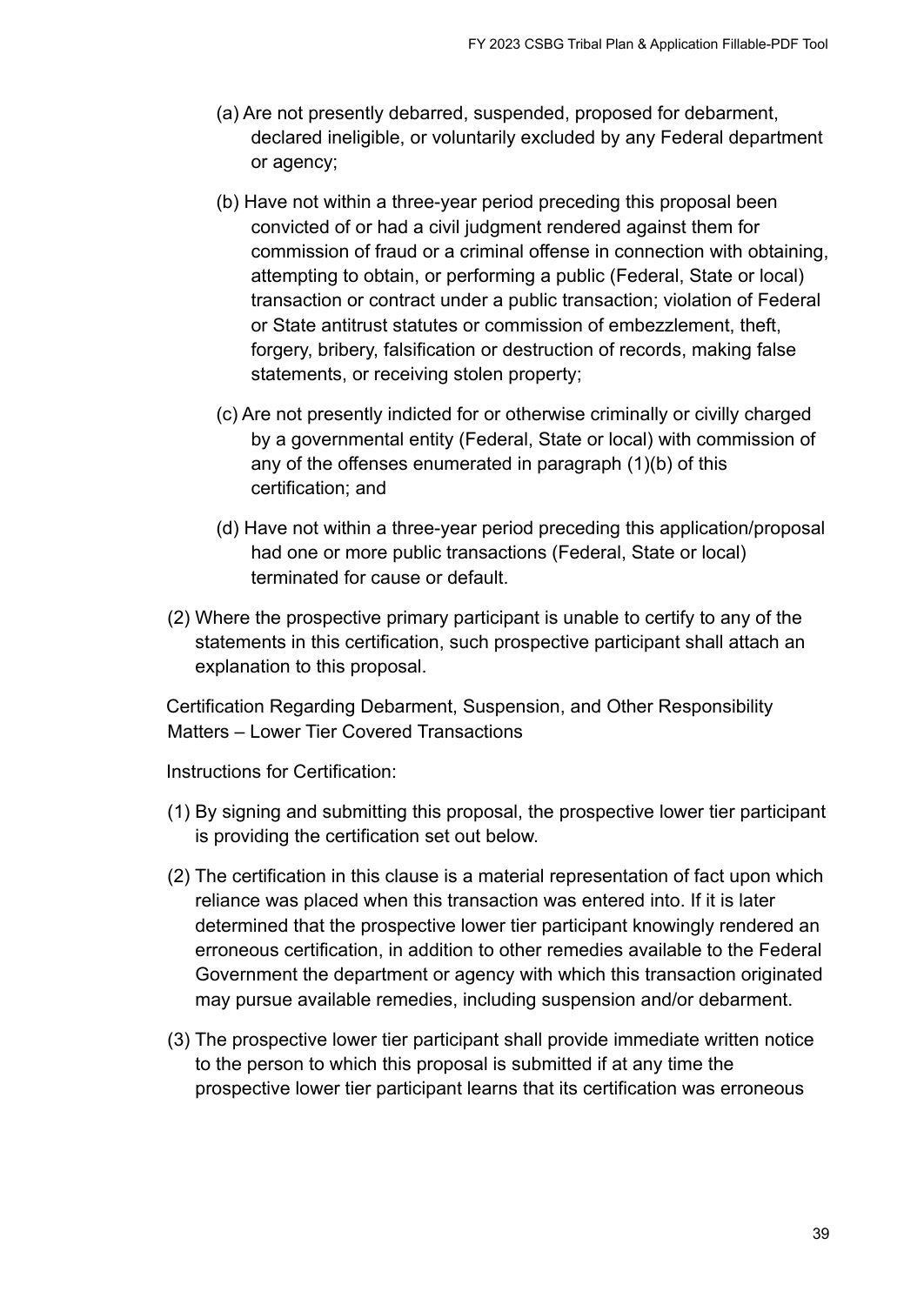when submitted or had become erroneous by reason of changed circumstances.

- (4) The terms covered transaction, debarred, suspended, ineligible, lower tier covered transaction, participant, person, primary covered transaction, principal, proposal, and voluntarily excluded, as used in this clause, have the meaning set out in the Definitions and Coverage sections of rules implementing Executive Order 12549. You may contact the person to which this proposal is submitted for assistance in obtaining a copy of those regulations.
- (5) The prospective lower tier participant agrees by submitting this proposal that, should the proposed covered transaction be entered into, it shall not knowingly enter into any lower tier covered transaction with a person who is proposed for debarment under 48 CFR part 9, subpart 9.4, debarred, suspended, declared ineligible, or voluntarily excluded from participation in this covered transaction, unless authorized by the department or agency with which this transaction originated.
- (6) The prospective lower tier participant further agrees by submitting this proposal that it will include this clause titled "Certification Regarding Debarment, Suspension, Ineligibility and Voluntary Exclusion-Lower Tier Covered Transaction," without modification, in all lower tier covered transactions and in all solicitations for lower tier covered transactions.
- (7) A participant in a covered transaction may rely upon a certification of a prospective participant in a lower tier covered transaction that it is not proposed for debarment under 48 CFR part 9, subpart 9.4, debarred, suspended, ineligible, or voluntarily excluded from covered transactions, unless it knows that the certification is erroneous. A participant may decide the method and frequency by which it determines the eligibility of its principals. Each participant may, but is not required to, check the List of Parties Excluded from Federal Procurement and Nonprocurement Programs.
- (8) Nothing contained in the foregoing shall be construed to require establishment of a system of records in order to render in good faith the certification required by this clause. The knowledge and information of a participant is not required to exceed that which is normally possessed by a prudent person in the ordinary course of business dealings.
- (9) Except for transactions authorized under paragraph five of these instructions, if a participant in a covered transaction knowingly enters into a lower tier covered transaction with a person who is proposed for debarment under 48 CFR part 9, subpart 9.4, suspended, debarred, ineligible, or voluntarily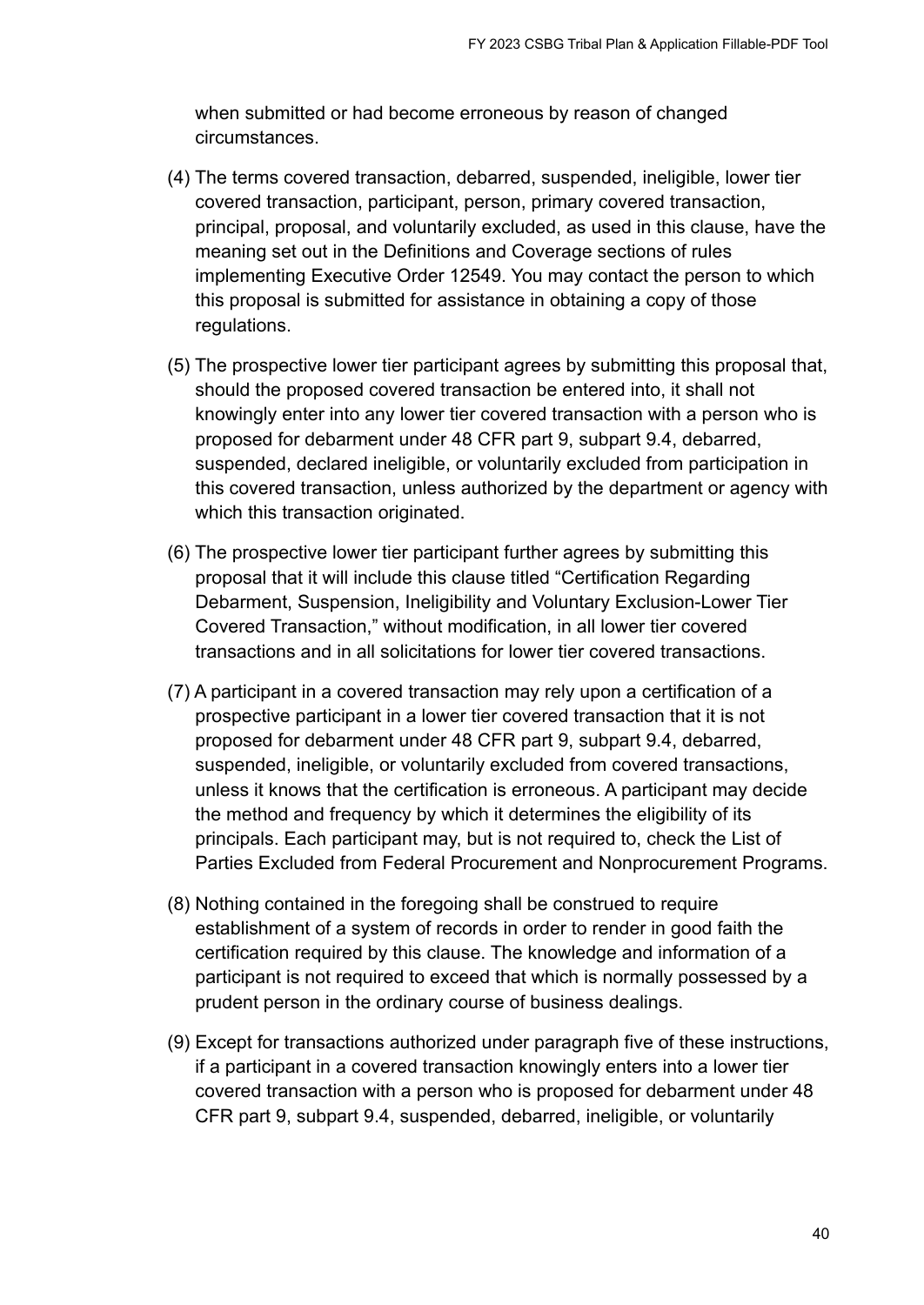excluded from participation in this transaction, in addition to other remedies available to the Federal Government, the department or agency with which this transaction originated may pursue available remedies, including suspension and/or debarment.

#### \*\*\*\*\*\*\*\*\*\*\*\*

*Certification Regarding Debarment, Suspension, Ineligibility and Voluntary Exclusion - - Lower Tier Covered Transactions*

- (1) The prospective lower tier participant certifies, by submission of this proposal, that neither it nor its principals is presently debarred, suspended, proposed for debarment, declared ineligible, or voluntarily excluded from participation in this transaction by any Federal department or agency.
- (2) Where the prospective lower tier participant is unable to certify to any of the statements in this certification, such prospective participant shall attach an explanation to this proposal.

#### **9.3.a Authorized Tribal Official Signature:**

#### *Reminders:*

- ➢ *Wait until the entire CSBG Plan is fully complete before adding signatures.*
- ➢ *CSBG Assurances signatures are authorized for up to two years unless there is a change in the Authorized Official for the Tribe or Tribal Organization.*

I hereby affirm that the Tribe or Tribal Organization will ensure compliance with the certification above.

#### **9.3.a.i Name of Tribe or Tribal Organization:**

#### **9.3.a.ii Authorized Tribal Official Name:**

#### **9.3.a.iii Authorized Tribal Official Signature:**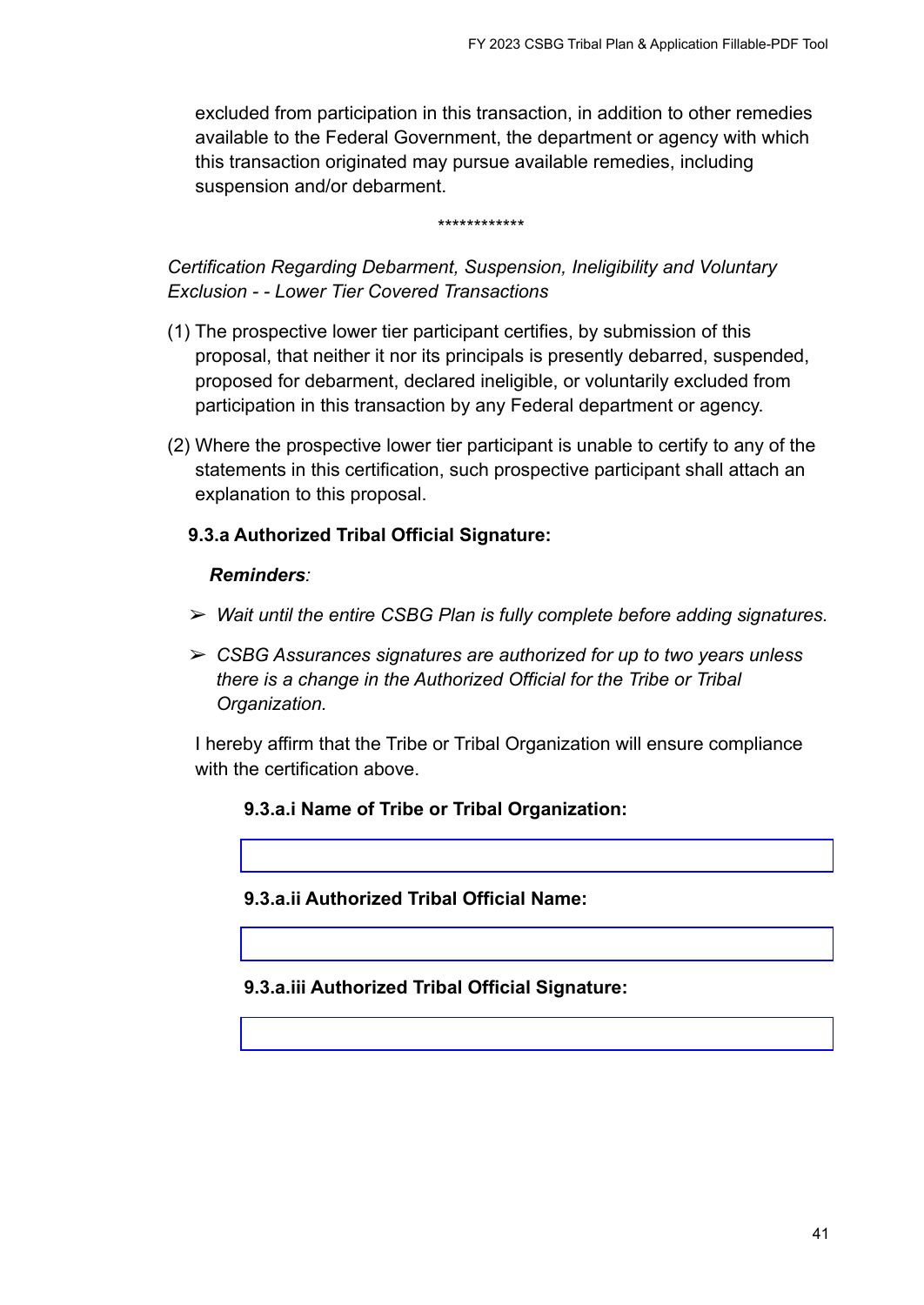## **9.4 Certification Regarding Environmental Tobacco Smoke**

Public Law 103227, Part C Environmental Tobacco Smoke, also known as the Pro Children Act of 1994, requires that smoking not be permitted in any portion of any indoor routinely owned or leased or contracted for by an entity and used routinely or regularly for provision of health, day care, education, or library services to children under the age of 18, if the services are funded by Federal programs either directly or through State or local governments, by Federal grant, contract, loan, or loan guarantee. The law does not apply to children's services provided in private residences, facilities funded solely by Medicare or Medicaid funds, and portions of facilities used for inpatient drug or alcohol treatment. Failure to comply with the provisions of the law may result in the imposition of a civil monetary penalty of up to \$1000 per day and/or the imposition of an administrative compliance order on the responsible entity by signing and submitting this application the applicant/grant recipient certifies that it will comply with the requirements of the Act. The applicant/grant recipient further agrees that it will require the language of this certification be included in any subawards which contain provisions for the children's services and that all subgrant recipients shall certify accordingly.

## **9.4.a Authorized Tribal Official Signature:**

#### *Reminders:*

- ➢ *Wait until the entire CSBG Plan is fully complete before adding signatures.*
- ➢ *CSBG Assurances signatures are authorized for up to two years unless there is a change in the Authorized Official for the Tribe or Tribal Organization.*

I hereby affirm that the Tribe or Tribal Organization will ensure compliance with the certification above.

#### **9.4.a.i Name of Tribe or Tribal Organization:**

**9.4.a.ii Authorized Tribal Official Name:**

#### **9.4.a.iii Authorized Tribal Official Signature:**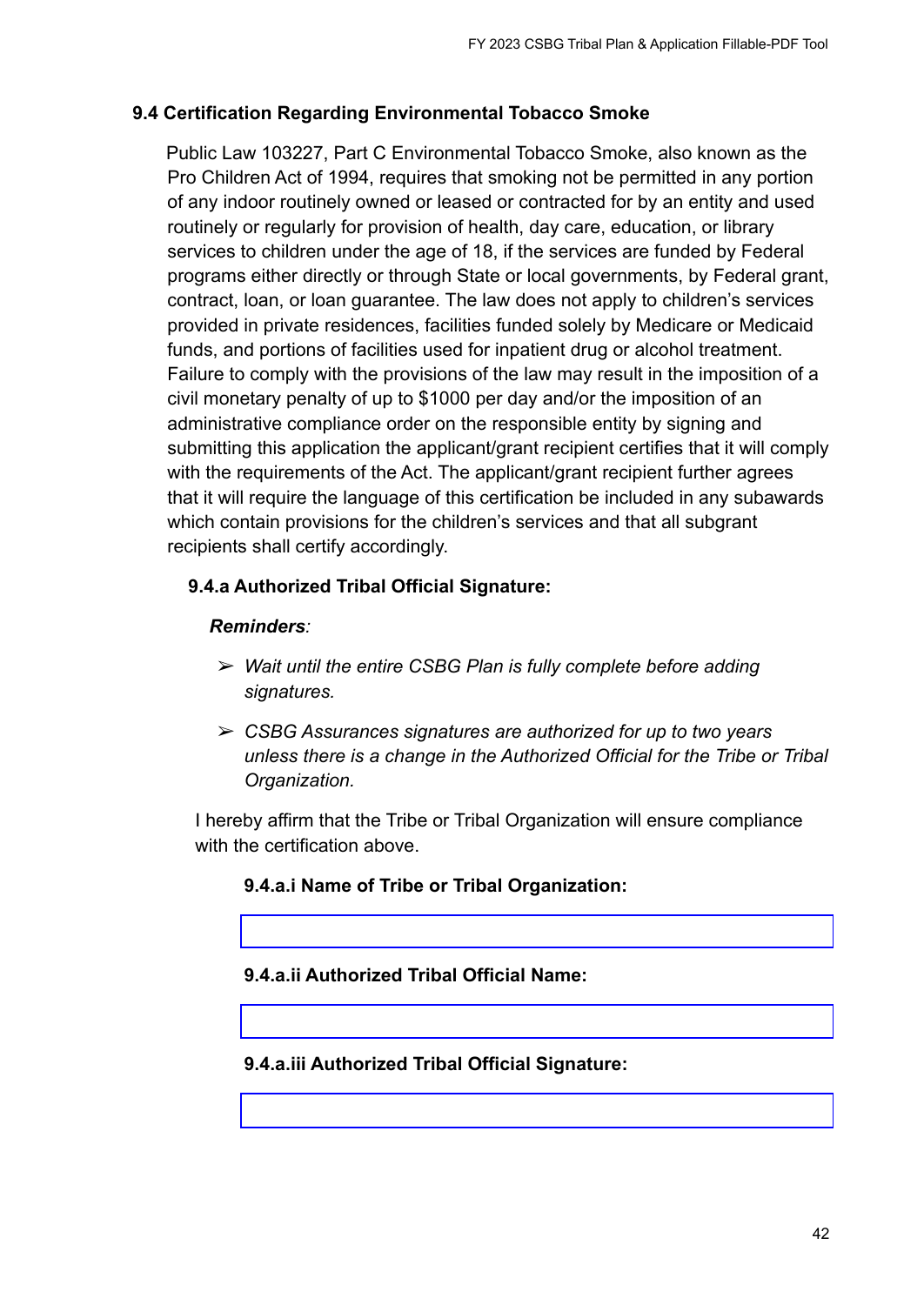## **Section 10 - Annual Report**

A CSBG Annual Report is required to be submitted by March 31 each fiscal year for all Tribes and Tribal Organizations that receive CSBG funding, including Tribal grant recipients with approved one-year and two-year CSBG Tribal Plans. **A FY 2023 CSBG Annual Report for the reporting period 10/01/2022 - 09/30/2023 will be due by March 31, 2024 and must be submitted via the On-Line Data Collection (OLDC).**

The CSBG Annual Report provides a detailed budget, a narrative description of how the Tribal grant recipient met its CSBG goals and objectives, and information on the types of projects supported with CSBG funding.

#### **10.1 Mandatory Annual Report:**

 $\Box$  Yes, the grant recipient will complete and submit a FY 2023 CSBG Annual Report by March 31, 2024 with a detailed budget, a narrative description of how the Tribal grant recipient met its CSBG goals and objectives, and information on the types of projects supported with CSBG funding.

## **Review & Save**

*Before adding signatures, review and confirm that all required information has been answered. It is also helpful to save the PDF again.*

## **Add Signatures**

*To complete the CSBG Tribal Plan, official signatures must be provided. (OCS will not accept plans without official signatures.) There are five required signatures (listed below), plus one additional signature required (Item 1.5.c.iii) if delegation of signature authority is being granted.*

*The official signature of the Tribe or Tribal Organization's Authorized Official are needed in the following sections:*

- $\geq$  Section 1, Item 1.5.c.iii (if applicable)
- $\geq$  Section 7, Item 7.1.a.iii
- $\geq$  Section 9, Item 9.1.a.iii
- $\geq$  Section 9, Item 9.2.b.iii
- $\geq$  Section 9, Item 9.3.a.iii
- $\geq$  Section 9, Item 9.4.a.iii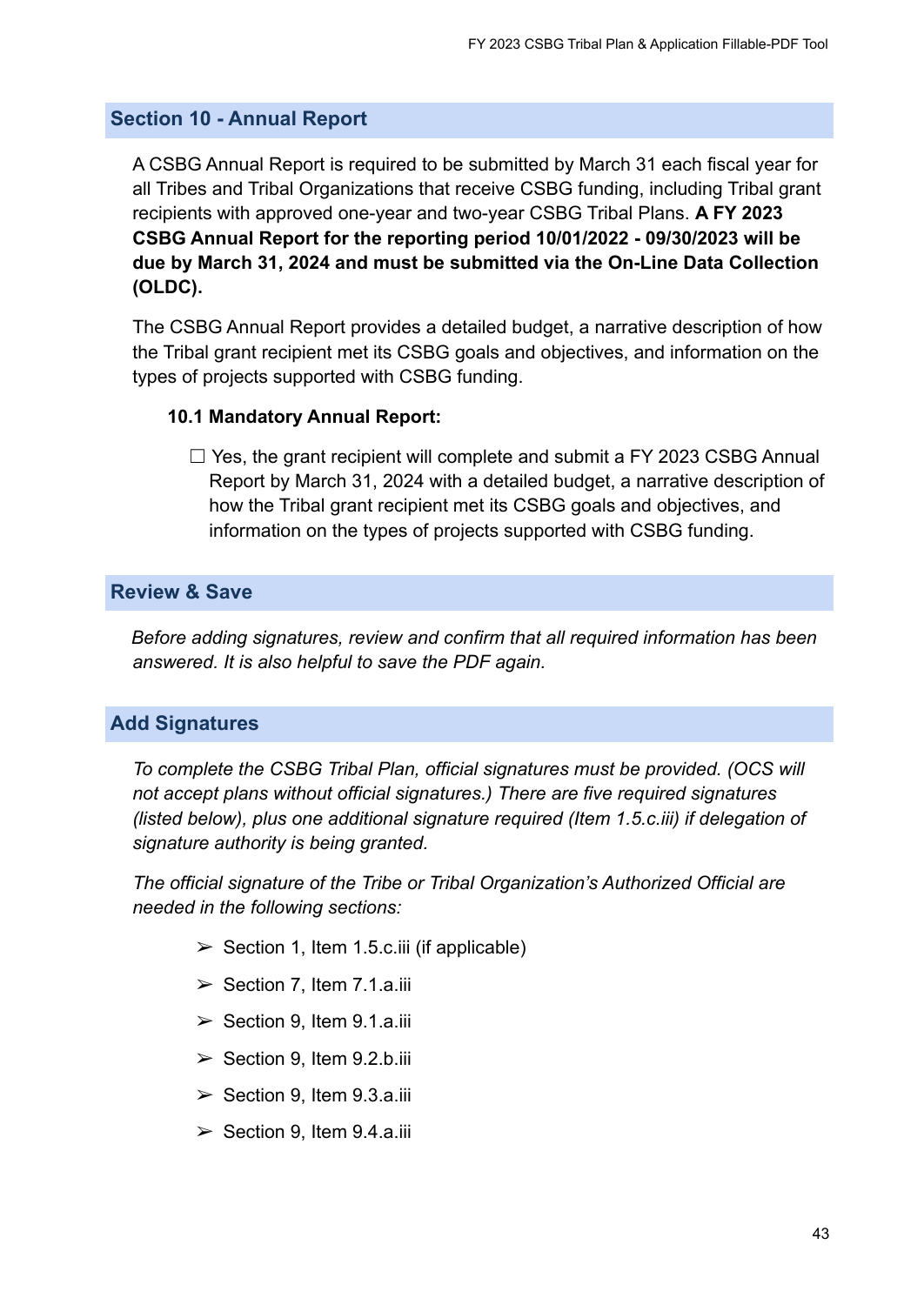# **Save Again & Upload to OLDC**

*Once signatures have been added, save the final signed PDF file. It is ready to be uploaded to the [OLDC system](https://home.grantsolutions.gov/home/) as part of the official FY 2023 CSBG Tribal Plan & Application submission.*

## **End of Form**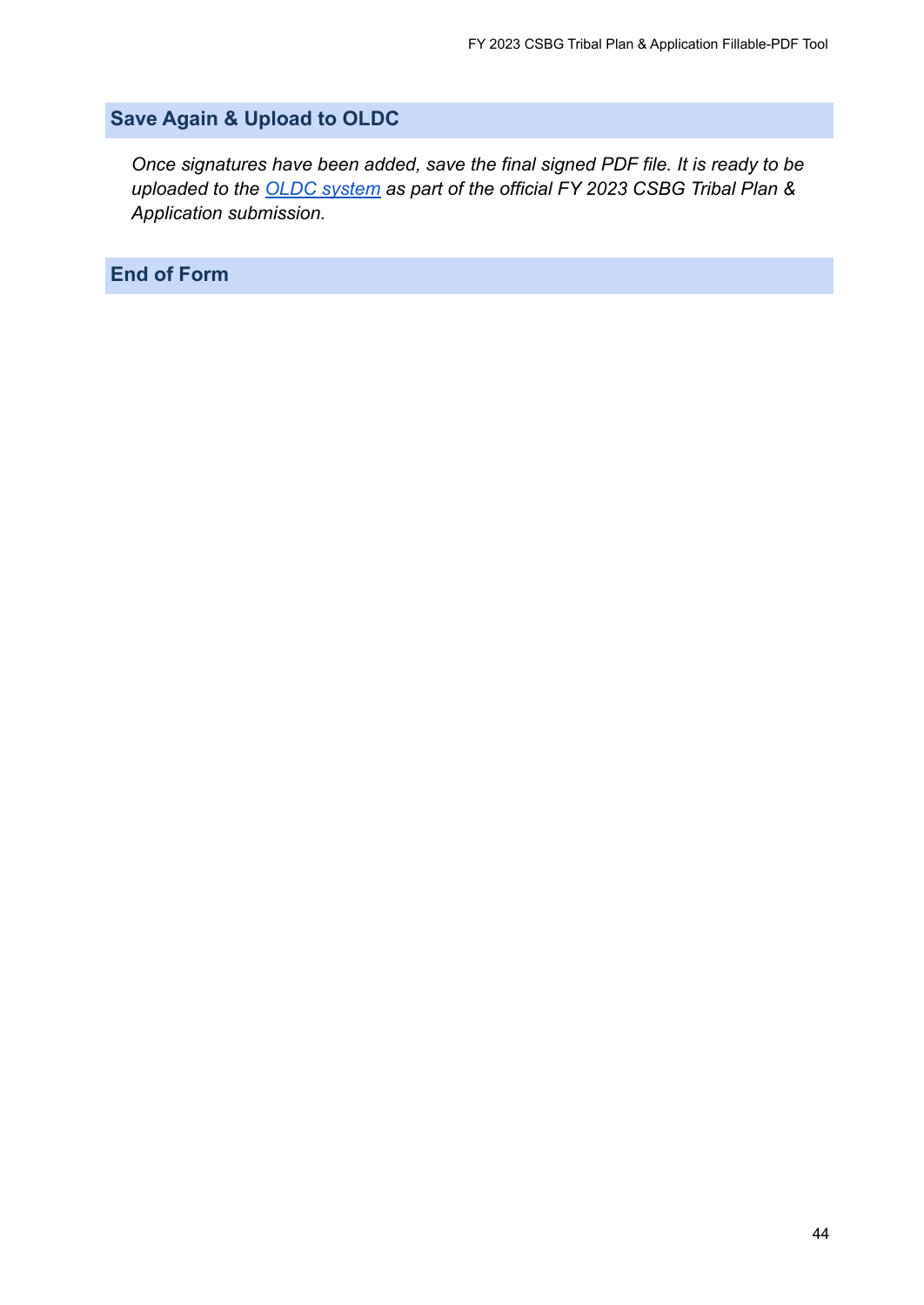# **Additional Detailed Instructions**

## <span id="page-44-0"></span>**Consolidating PDFs of Additional Required Materials**

OCS requires that a few additional materials be attached to the completed FY 2023 CSBG Tribal Plan & Application. To follow are the required additional materials:

- State Recognition documentation (only if citation of State statute was unavailable)
- Tribal Resolution (only if representing more than one Tribe)

Save these additional materials as PDF files by scanning a document, if not already an electronic document. Documents should not be encrypted or password-protected.

• Note: To include pictures highlighting program activities, place images in a word document and convert it to PDF format.

The FY 2023 CSBG Tribal Plan & Application Fillable-PDF Tool and all final materials should be consolidated into a single PDF Portfolio, no larger than 10 MB.

- Add electronic/manual signatures before creating a PDF Portfolio.
- Follow [Adobe Acrobat 2020 and Adobe Acrobat DC Instructions](https://helpx.adobe.com/acrobat/using/create-customize-pdf-portfolios.html#:~:text=Start%20Acrobat%20and%20choose%20File,or%20items%20in%20the%20clipboard.) to combine all PDF documents and create a PDF Portfolio.

After completing, signing, and saving the PDF Portfolio, the PDF is ready to be uploaded to the OLDC system as the official FY 2023 CSBG Tribal Plan & Application package.